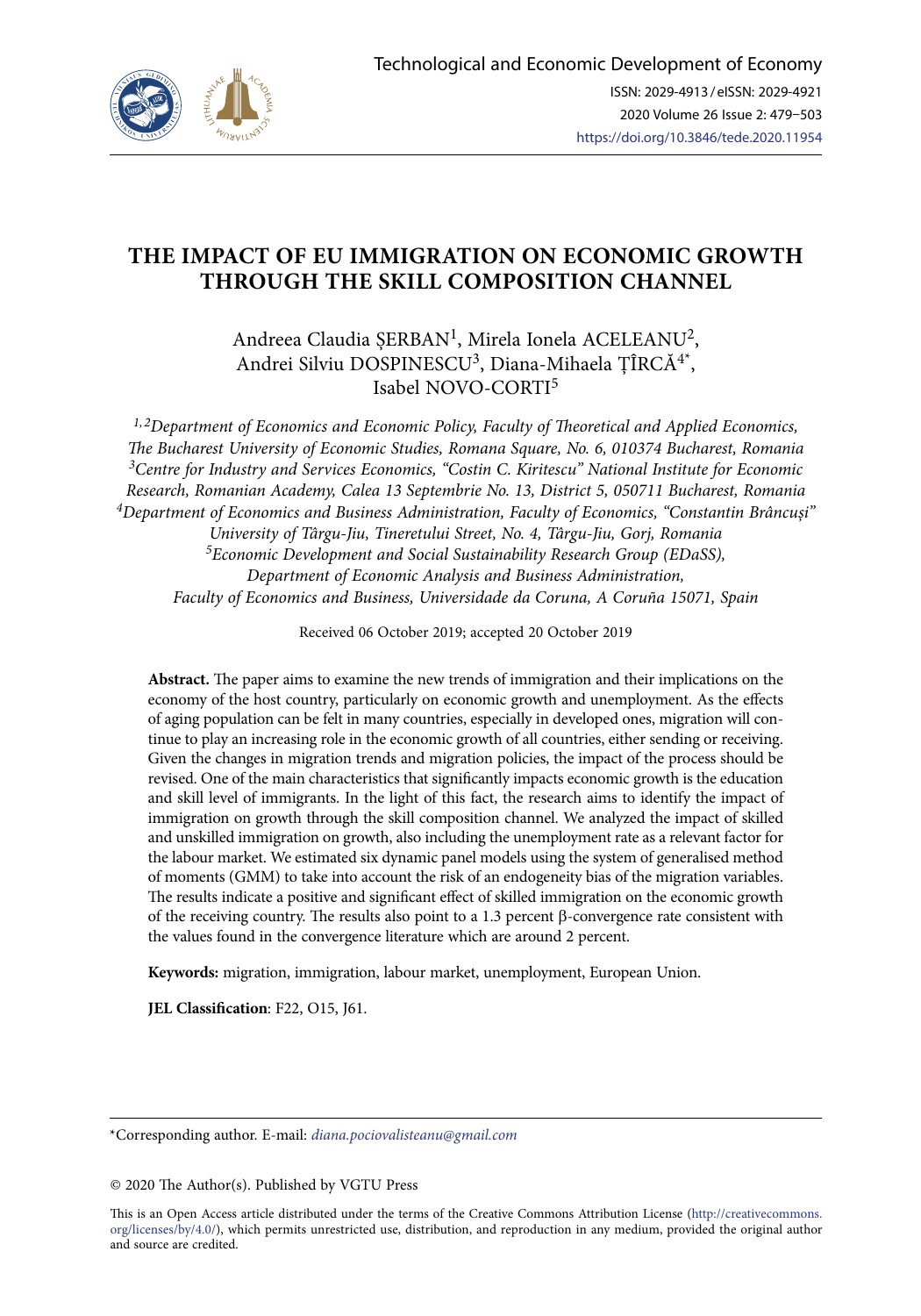# **Introduction**

The attitude towards immigration has changed over time in Europe. Europe has a long history of internal migration flows that varied in response to the shifts of economical and political power in Europe. There are many factors that drive the attitude towards migration: the heterogeneity in individual characteristics, country characteristics, the role of regions within countries (Markaki & Longhi, 2012; Rica et al., 2013) and, recently, climate change impact, extreme climate events or weather and environmental degradation (Wilkinson et al. 2016; European Commission, 2017; Lu et al., 2018). After liberal policies, until the seventies, the restrictive policies that followed were gradually liberalised. The free movement of goods and services is recognised in the European Union, thus in the present societies the migration cannot be seen as an alternative to the rising of protectionism, or vice versa, as it was happening after the Second World War (Bhagwati, 1982). This was due to the fact that immigration acts like trade, because the immigrants move from the countries with low income and productivity to countries with higher productivity and, as a result, with higher income, causing the increased allocative efficiency of labour in a specific geographical space (Centre for Economic Performance London School of Economics, 2016).

The fastest changes in terms of migration started in 1990, after the falling of socialism. The development of the Southern European countries has made them attractive for immigrants and the countries from the core of the European Union started to consider the possibility of attracting immigrants with a high level of education or with the necessary skills for the changing economy (Popescu et al., 2017). The economic transition of the excommunist countries, the ethnic conflicts, the integration of several new countries in the European Union have all led to the structure and direction of migration flows in the EU (Dobson & Sennikova, 2007; Bonifazi et al., 2008; Dustmann & Frattini, 2013).

The free movement of people, as part of European Union single market, determined the increasing immigration flow in the European Union, which raised questions again, especially after 2004–2007, about the costs and benefits of immigration. The enlargement of the European Union has led to the necessity of adopting measures referring to immigration for the harmonisation of this process. The free movement of people can also bring security risks, while reducing or removing them depends on the cooperation between states, concerning the access to information or intelligence gathering. The effects of immigration are analysed more rigorously as a result of the higher flows of immigrants from the new countries that joined the European Union and, lately, as a result of the new increased flow of refugees. Furthermore, the terrorist attacks have shown that, at the European Union level, the migration and integration must be approached together, in order to maintain the security of the host country. Integration has become not only a social necessity, but also a normality in the multicultural civilisations (Bonifazi et al., 2008). Restoring borders, as a response to security and economic risks, will question the idea of united Europe, will limit the rights of citizens and will negatively affect the economic post-crisis recovery (European Movement International [EMI], 2016a, 2016b).

The globalisation of the labour market is different from the globalisation of other markets e.g. capital, goods and services, due to the specificity of the 'goods' that are transacted. Migration represents the movement of labour across borders, responding to the market signals and,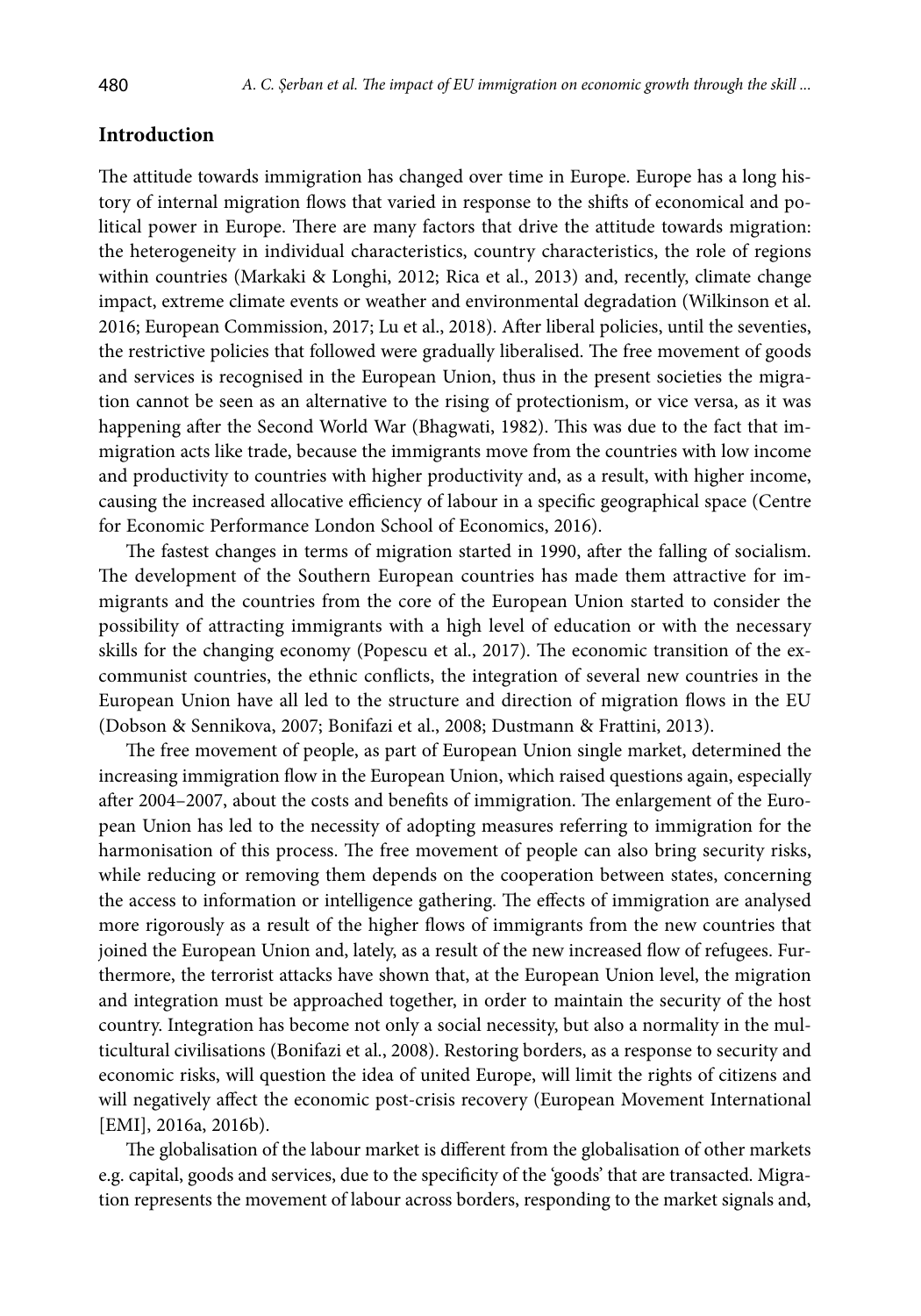as a result, influencing the labour supply and demographic features, not only in the sending country, but also in the host country (Chiswick & Hatton, 2003; Bratsberg et al., 2014; Bell et al., 2016).

The self-selection is more favourable for the labour market for economic immigrants, than for other people who move (the refugees) as a result of the fact that, generally, they are more motivated, more ambitious, more entrepreneurial, not only compared to those who leave the country for other reasons, but also compared to the people who do not leave it. The more favourable the selection of migrants is, the more successful their integration will be and, as a result, the positive effect on the host country is larger (Chiswick, 2000; Borjas, 1987; Bilan, 2012). Even it would represent a favorable aspect both for sending and receiving country, the entrepreneurial potential of immigrants is poorly and limited by lack of financial resources, bureaucracy or regulations on business start by immigrants (Dinu et al., 2015).

On the basis of the qualitative approach regarding the "for" and "against" migration policies, the paper quantitatively analyses the immigration in the European Union and its implications on the host country, especially on growth, unemployment and income level through the skill composition channel. The objective of this paper is to examine the impact of immigration on the economic growth of the host country, from the perspective of skills endowment, also taking into account relevant factors for the labour market.

# **1. Immigration's impact on growth through the skill composition channel. Literature review**

Immigration has been an important issue for economic development given the effects on unemployment and income level and through these on economic growth. Immigration enables individuals to better respond to job opportunities and skill shortages over both the short and long term (Newbold, 2019). Even if the characteristics of immigrants and their possibilities of integration differ significantly from country to country, the process has raised questions about the economic performance of the immigrants and the successful strategies of the host countries to ensure the economic assimilation of immigrants, but also about the economic consequences of immigration for the host economies. Based on many studies, Rica et al. (2013) concluded that here is little evidence of a detrimental effect of immigration on the economies of the host countries. Dustmann et al. (2008) suggest that the impact of immigrants on the host countries depends on the skills of immigrants relative to the skills of native population and if there are differences in skill composition of the two groups the adjustment will use wages.

The impact of immigration on economic growth considering the skills and educational attainment is debated in some empirical studies. Due to the lack of availability of harmonised data on migration considering skill's channel, there are few empirical studies analysing the impact of immigration on growth considering skill endowment. The need for these analyzes is more important as the characteristics of immigrants have changed in the current period compared to the previous decades in terms of education and skill level.

The skill level of immigrants is one of the main channels through which migration impacts growth (McCann, 2001; Nijkamp & Poot, 1998). Several studies (Kanbur & Rapoport, 2005; Rappaport, 2005) showed that skill-selective mobility has a significant impact on both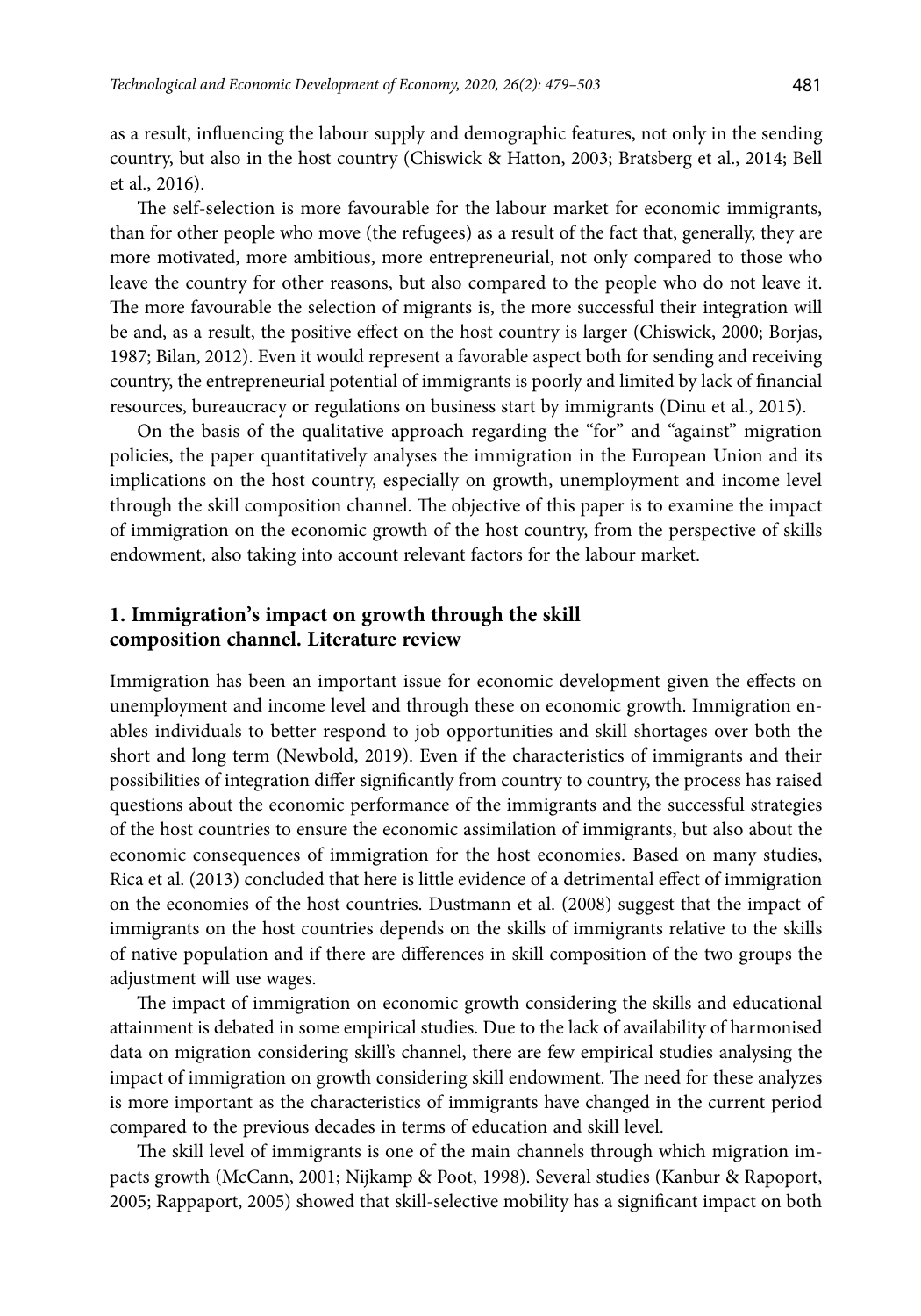the origin and destination countries. In this respect, migration affects the ratio between skilled and unskilled workers. Moreover, the inflow of skilled labour can generate an upward shift in the productivity of the receiving country (Etzo, 2008; Borjas, 1999b; Andersen & Dalgaard, 2011) and can have a positive effect on innovation, even it differs across industries (Fassio et al., 2019). In the same vain, the mobility of the labour force, entails workers will aim at maximizing their individual utility and move to countries and regions with greater opportunities. This will lead to increased disparities between countries and regions with the receiving countries growth benefitting from the inflow of skilled immigration (Fratesi & Riggi, 2007).

Recent research shows that a greater cross-border mobility contributes to higher global long-run growth. Migrants can influence productivity growth, both in the receiving and sending countries through several channels, such as skill and diversity spillovers, remittances, age structure, entrepreneurial skills (Brunow et al., 2015; United Nations, 2011). Also, higher rates of migrants with management skills can positively influence foreign direct investments in receiving country (Cuadros et al., 2019).

Immigrants bring their skills and abilities to the receiving country enhancing the stock of human capital. This is one main channel through which immigration impacts growth (Figure 1). Given the close relation between the skill level on one hand and economic growth and the labour market variables on the other we have looked at the impact of migration variables on growth, unemployment and income level. We have also controlled for the structural characteristics of the receiving country and considered the skill composition and skill gap of the population.

The immigration of skilled workers represents a transfer of human capital between countries and regions, that implies a portability of human capital acquired in their country of origin. This is a disadvantage for the sending countries, as they invest in education for national population and they do not obtain a positive return to their investments. As indicated in literature, this advantage is not fully transferred to the host countries. There is an imperfect portability of human capital between countries, which generates low labour market integration and initial low earnings for immigrants in the host country. These are reflected in the inequality of income distribution between nationals and non-nationals and in the increased risk of poverty or social exclusion for immigrants. The level of transferability of human capital depends on geographic origin, countries with a similar culture of language or highly developed countries having greater rates of transferability (Sanroma et al., 2015; Warman et al., 2015).



Figure 1. Analyzed transmission channels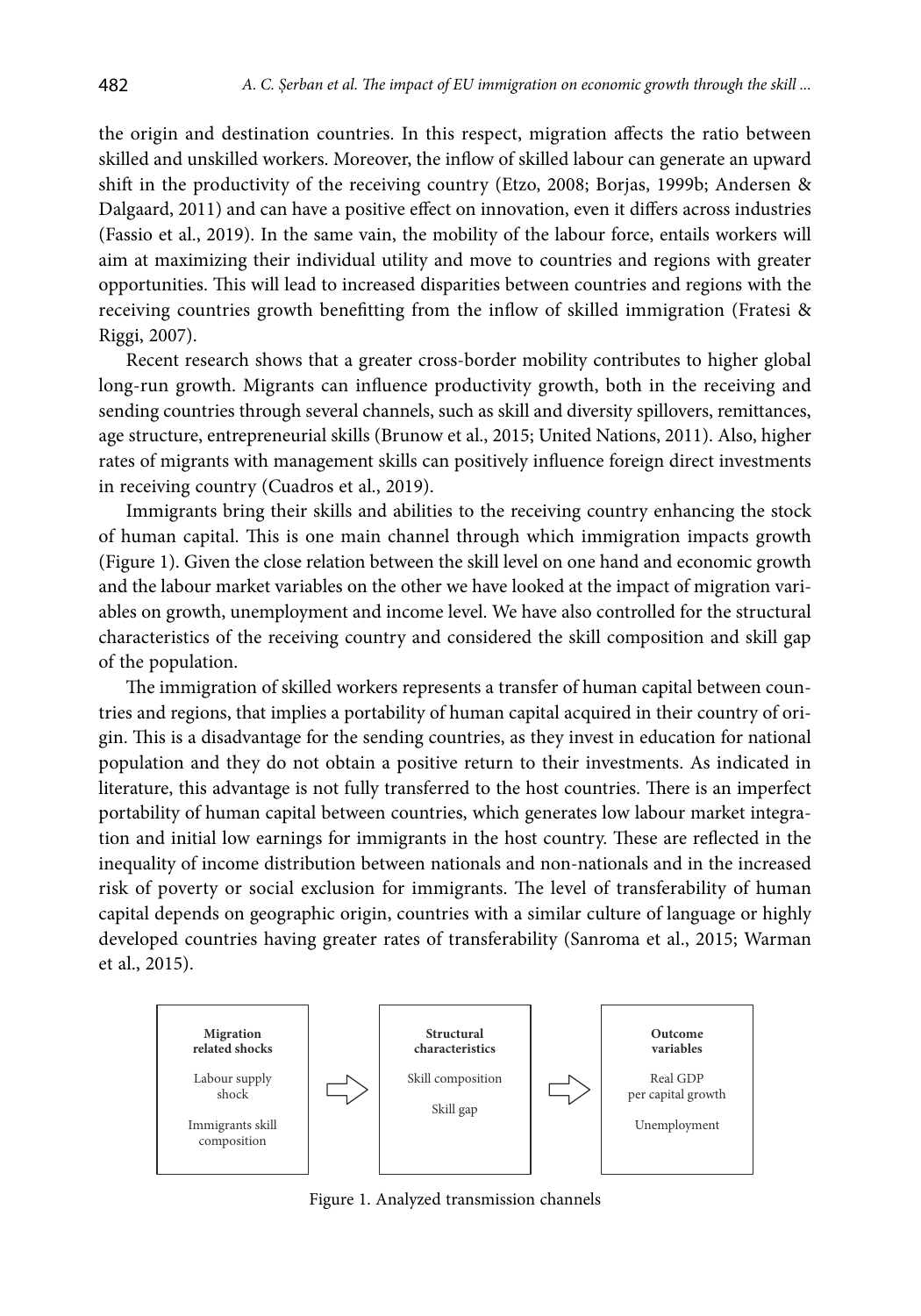Immigrants are more likely to be overeducated than the native population. Immigrants are not able to use their skills, knowledge, education or labour market experience due to the duality of the labour market and the lack of employment opportunities for non-nationals and, under these circumstances, they accept jobs under their level of education (Green et al., 2007). Moreover, the origin of human capital is a determinant for its value: the education and labour market experience acquired in the origin country is significantly less valued that the human capital obtained in the receiving country. In order to increase the return to education acquired in the sending country, the immigrants should acquire additional education after immigration (Friedberg, 2000). The necessity of new acquisitions could be explained by the differences in the educational systems from the sending and receiving country in terms of theoretical or practical background, the educational infrastructure or the public and private investments in the field.

The immigrants represent a challenge for the host country. It is often considered that low skilled workers are the ones who cause negative effects on the national economy of the host country, as they need to be supported, trained, integrated into a new labour market, the one of the host country. These effects are the result of the changes in today's economy, which is no longer based on work in labour-intensive sectors and where the goods and services are free to move (Bhagwati, 1982; Mandelman & Zlate, 2017). Generally lower than the nationals, the income of immigrants is different from the income of natives and it is also different among immigrants with the same level of education or skills depending on the economic and political conditions from the sending country from the moment of migration (Borjas, 1987; Roman & Voicu, 2010).

The integration of immigrants also depends on how they adapt to the culture of the host country. Both immigrants and the host country must accept cultural diversity. Studies show that the integration of immigrants in the host country, from the cultural point of view, if it cannot be done after 2–3 generations, it transforms in some kind of cultural separation which implies that immigrants largely keep their culture, customs, religion. Smaller minorities assimilate culturally faster and easier. Currently, confronting cultural diversity in European societies is one of the most important challenges for governments and civil society. Social and cultural interactions are determining factors in the socio-economic integration of immigrants, which significantly affect the labour market. As result, some specialists draw attention to the need to develop social policies that facilitate contacts across communities, promote tolerance, trust, and respect towards other groups, so as to contribute to the development of a new national identity (Algan et al., 2013).

Studies on the impact of the cultural diversity of the migrants from the European countries on the economic growth of the USA, during the age of mass migration (1870–1920), show a direct relation between the two factors. Thus, a greater diversity of population, through the increase of cultural fractionation, has led to an increase in per capita productivity, due to greater variety of workers' skills (Ager & Bruckner, 2013).

Alesina et al. demonstrate in an empirical study, that the birthplace diversity is an important determinant of economic prosperity. They show that the productive efects of birthplace diversity is largest for immigrants originating from richer countries and the increasing of the diversity of skilled immigration by one percentage point increases long run economic output by about two percent (Alesina et al., 2016).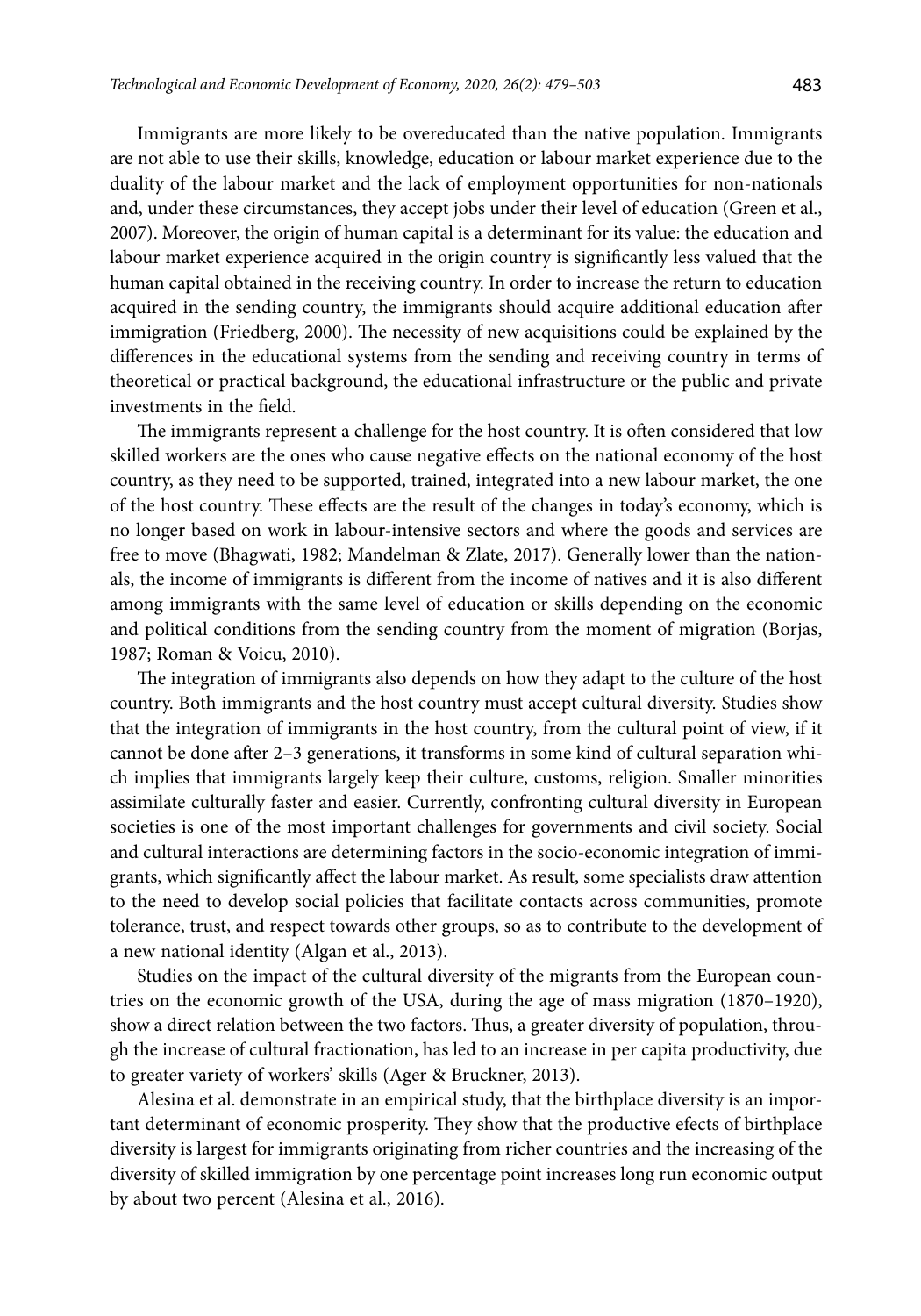The human capital and dual labour market theory can both explain the immigration phenomenon. Some authors (Blossfeld & Mayer, 1988; Mihi-Ramirez et al., 2017) explain that the existence of duality on the labour market has no educational reasons. The human capital theory reveals that a person will have a job responding to his education and qualification and the developed countries could confront with a dual labour market: a sector with high income, secure jobs and work conditions and a second sector with low security and income. The existence of this duality allows attracting labour force from the less developed countries for the second sector, with worse working conditions, low incomes and high employment fluctuations. This sector is less attractive for national population, even in the case of high national unemployment rates, as the case of Southern European countries. The possibility of moving between the two sectors is reduced, especially for the ones with low level of education or inappropriate qualifications for the labour market. The sector is still attractive for women, students or young people without experience and, also, for immigrants. Moreover, the immigrants having the above characteristics are less flexible and more probably would not claim for good job conditions and high income (Doeringer & Piore, 1971; Piore, 1979; Ogawa & Tsubuku, 2017).

Kalaitzidakis et al. (2001) analyse the relationship between human capital accumulation and economic growth and show that this relation is very complex and differs according to some factors: the country's level of human capital, the way in which the human capital affects economic growth and the absorption of new technologies.

The lack of compatibility between qualification of migrants and national population determines the participation of immigrants in a specific sector, which can be a form of discrimination on the labour market, thus the participation in a specific sector is difficult to be attributed to low education, lack of experience or low mobility of immigrants (Bonifazi et al., 2008). The high rates of immigrants can determine, also, the discrimination on the labour market due to employer preferences for native workers, backed up by rules or high rates of immigration which leads to extended possibilities of choosing (Mueller, 1999).

The need of cheap and unqualified labour has determined the acceptance of immigrants from the Southern European countries in Western Europe. The immigrants from the Eastern Europe, although young and highly educated, could accept jobs under their level of qualification, hard work conditions and low income in sectors as agriculture, constructions, elderly care (Favell, 2008). One example is the German-Polish agreement of acceptance for Polish immigrants as seasonal workers in Germany. Although they represented less than 3% from the labour force, their share in the seasonal agricultural labour force was almost 90%. The attempts to motivate the national labour force in order to accept seasonal jobs have been mostly a failure, because the agricultural jobs were considered degrading, dirty, dangerous, they needed good health conditions (Bonifazi et al., 2008). Similar situations have been in Spain and Italy with Romanian immigrants in agriculture.

Some authors (Kemnitz, 2003) consider that the effect of immigration is different in the case of low or highly skilled workers, thus depending on the production structure in the host country. In the case of low skilled workers, easily substitutable, immigration reduces unemployment. Also, they sustain low-cost manufacturing and services industries by reducing firms' incentives to invest in training (Coulter, 2018; Wadsworth, 2015). The effects are reversed in the case of highly skilled workers with high income demands, affecting the welfare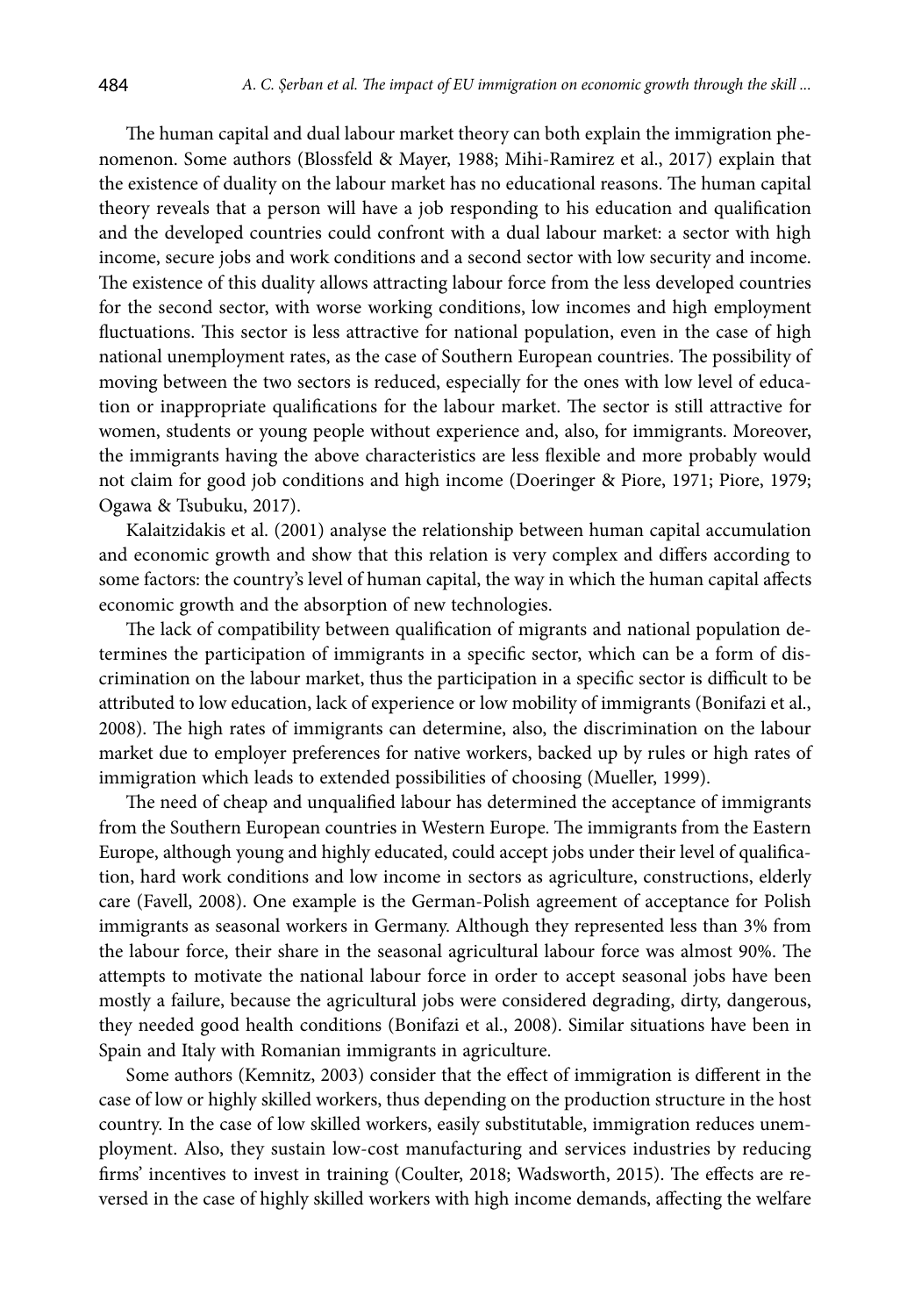of low skilled native workers. From this point of view, the preference for migration of highly skilled workers should be carefully approached. The effect of migration of this category is double: in the sending country there are losses of tax contributions, and in the host country there are budget spending as a result of the increase of low skilled workers unemployment. The impact of immigration on the public finances is also different due to other aspects: the nature of rules regarding taxes, the way immigrants are chosen, the phase of the business cycle (Preston, 2013; Naumann et al., 2018). In order to reduce the financial burden, the country's policies regarding the immigrants can limit the access of low skilled immigrants from certain countries or can follow a faster policy integration of immigrants (Gathmann, 2015). Other authors (Constant, 2014) consider that, in the long term, both skilled and unskilled immigrants stimulate job creation in host country by increasing production, selfemployment, entrepreneurship and by providing opportunities for native workers to increase their skill's level leading to more efficient production and economic growth. Even if Lofstrom (2014) considers that immigrants are more entrepreneurial and the business ownership contributes to economic integration, he supports the policies targeting high-skilled immigrants rather than policies focused on entrepreneurship, as education is found to be a predictor of immigrant success.

Using cross-sectional country data, Felbermayr et al. (2010) had estimated the effects of immigration on real per-capita income, finding a non-negative effect of immigration in percapita income. Dolado et al. (1994) analyzed the effects of immigration in a Solow growth model, augmented by migration and human capital. They debated on how different the effects of immigration can be considering the human capital brought and they showed that the negative effects on immigration tends to decrease the higher the immigrant's human capital. Orefice (2010) investigated the effects of immigrants and their skill level on the host countries' income variation. Using a panel data model, he provided evidence of the positive effects of being skilled on per capital GDP, supporting through this result the skill selective immigration policy in order to increase the share of unskilled over skilled immigrants.

Bodvarsson and Van den Berg (2013) draw attention to the need to analyse immigration not only from the point of view of the simple labour market model, which takes into account only aspects related to the earnings of immigrants, their well-being, the increased production, the rise of wages in the sending country and the decrease of wages in the receiving country. Thus, factors such as the consumer role of immigrants, not only that of producers, and also their role of innovators, inventors and entrepreneurship must be taken into account. Immigrants can contribute to the stimulation of technological progress in receiving countries, by facilitating the transfer of technology, contribution to innovation as entrepreneurs and workers in innovative activities, changing the size of economies and increasing the innovative competition.

Countries can influence the selection process through the immigration policies they adopt. Lately, many countries have already adopted skills-based migration programmes, offering priority to highly educated people. Having as examples traditional receiving countries (United States, Canada etc.) EU member states adopted migration programmes to attract highly skilled immigrants (Austia, United Kingdom) (Boubtane et al., 2014), generating losses of skilled migrants by non-EU states (Burzynski, 2018). Grossmann (2016) showed that immigration policies have to take into account how the process affects investment be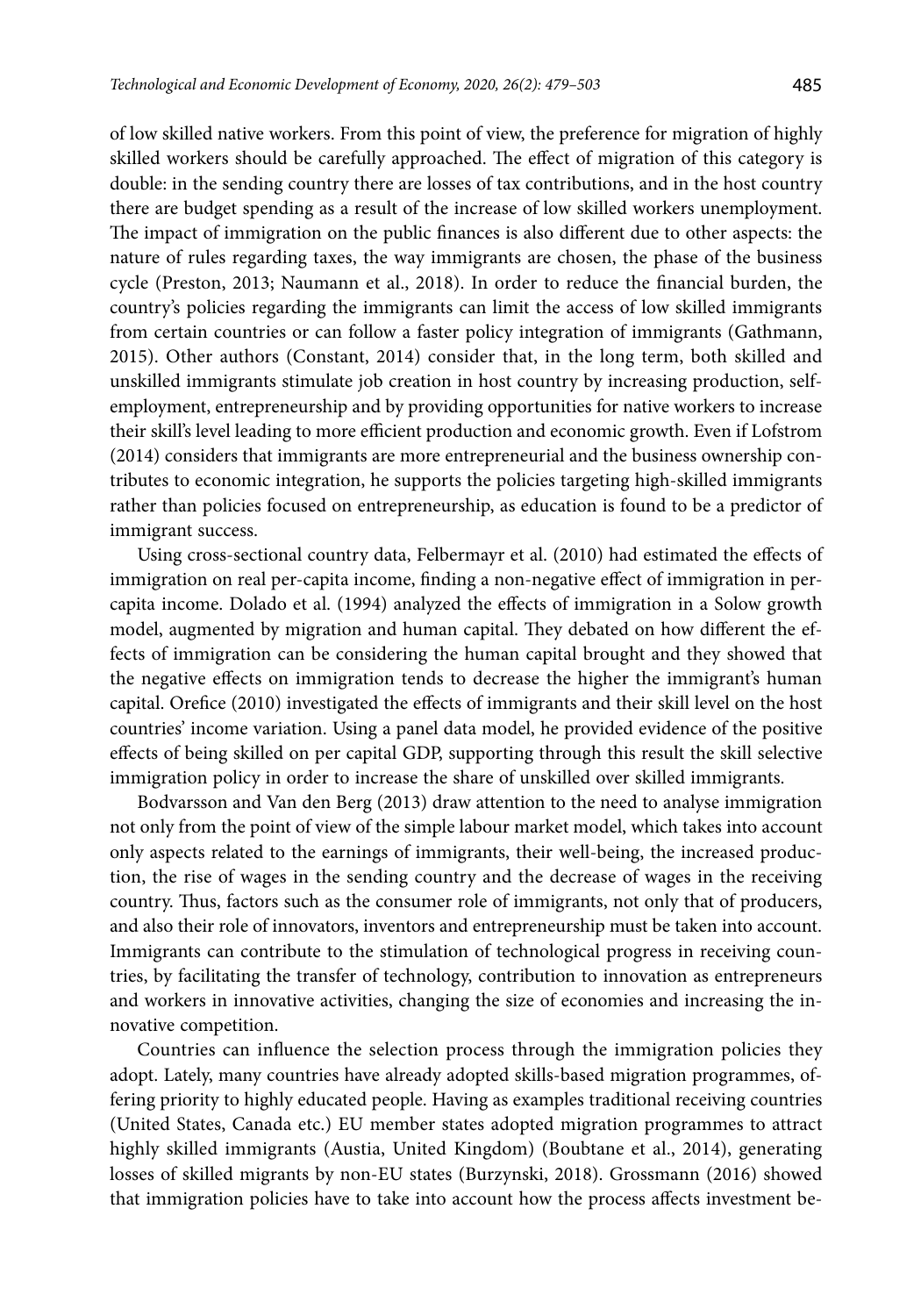haviour and productivity, and how these aspects vary with migration type. He found that highly skilled immigration attracts foreign direct investments, increase per capita income and positive effects on labour productivity. The selective immigration policies in host countries cause potential brain drain in developing economies which conflict with development goals of leaving countries. By using a dynamic panel data model, Andersen and Dalgaard (2011) suggest positive effects on productivity in host country as result of greater interaction. If the labour market is rigid in the host country the productivity gains from immigration will be lower (Peri, 2014). The author also discussed the effects of immigration on less educated native workers, considering there is little evidence of immigration lowering wages of this category of natives.

Also, social protection can influence the migration process, attracting immigrants depending on their generosity. Studies have shown that immigrants are more concentrated in the states that offer generous benefits and, as a result, the degree of participation to welfare systems are more sensible to changes in these benefits compared to the national population (Borjas, 1999a; Josifidis et al., 2014; Fuest & Thum, 1999). When conditions change unfavorably for migrants, the migration flows redirect to countries with greater opportunities on the labour market and more generous social protection systems (Kahanec & Kurekova, 2014).

Even if countries with generous social protection system attract immigrants with higher demand for such services, the highly skilled immigrants are chosen from those with low demand for public services, even in the states with solid social protection. Studies on countries with most generous social protection systems in the world, have revealed that highly skilled immigrants have a positive effect on the state budget, because although they pay less than the national citizens, they demand less public services, which confirms the hypothesis that are selected, even in the states with great social protection, among those who have a low demand for social protection (Bødker et al., 2013). As the immigrants represent a non-homogeneous group in terms of age, education and experience, the total effect on the public finance in the host countries is reduced and sometimes ambiguous (Borjas, 1999a).

#### **2. Immigration process in European Union**

Labour mobility is an important adjustment mechanism in the European Union labour market (Kahanec & Kurekova, 2014). Individuals have many reasons to migrate. Generally, searching for better economic and social opportunities, they tend to migrate to accumulate different types of capital e.g. knowledge, skills, competencies, experience, savings etc., to help them achieve different types of actions that they are interested in in the future (Kumpikaite & Zickute, 2012). According to certain characteristics, opportunities to migrate or migration period may be different.

Economic and political interdependence that characterises today's world leads to global effects concerning immigration (and also refugees). Although the process must be considered at European level, each country has its own attitude toward these processes. The main vectors that attract immigration towards EU are the access to high quality services, the economic prosperity and the political stability inside the European Union borders. Inside EU, an important aspect that should be considered as reason for migration are the differences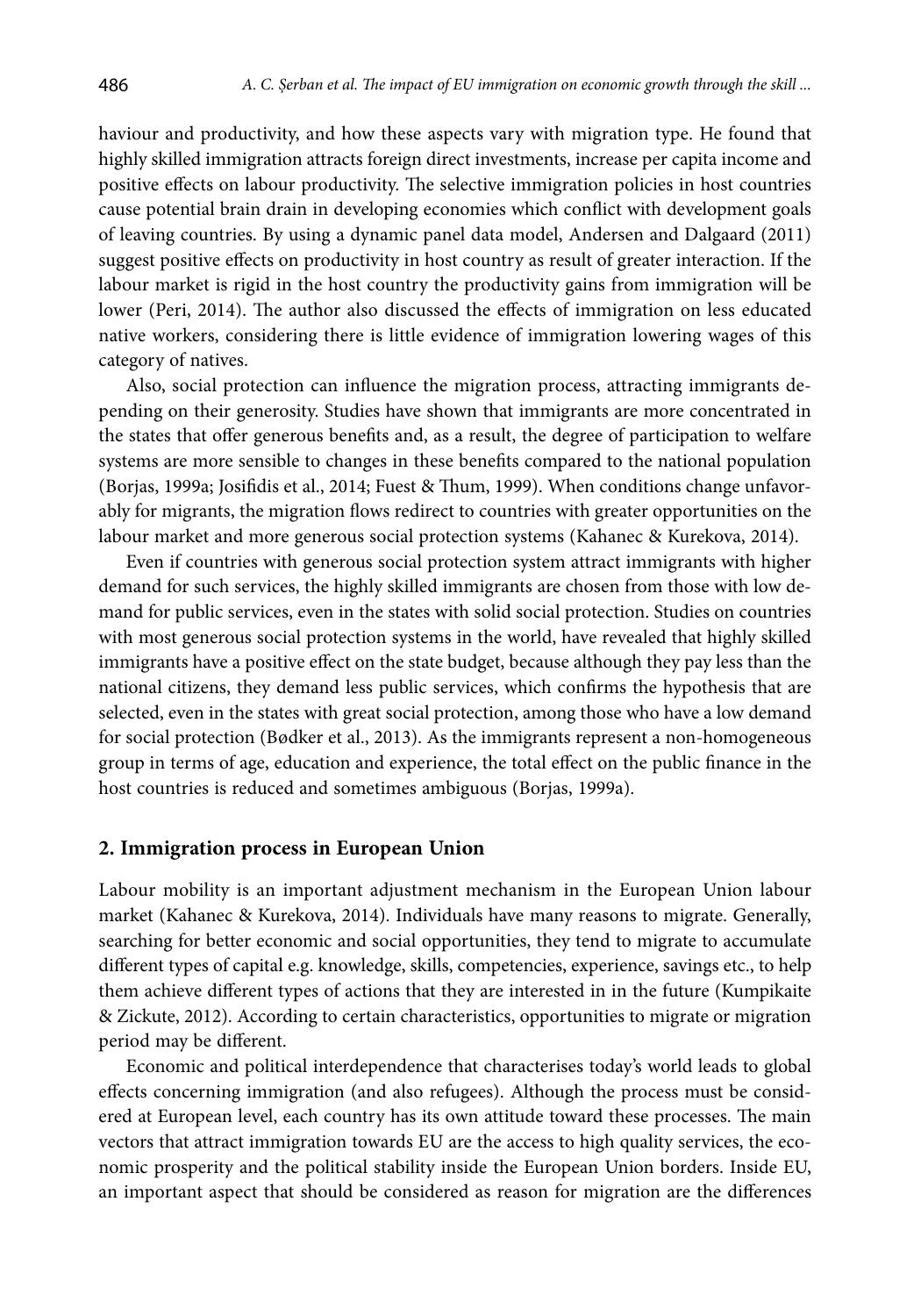between economic development and policies adopted (Ozgen et al., 2009). A low level of real convergence in all economic and social areas generates asymmetric shocks resulted primary from the low correlation of the business cycles within EU, which affects macroeconomic stabilisation and, as a result, the labour market (Dinu et al., 2012).

Immigrants are more vulnerable in terms of their economic and social integration in the host countries. Studies show that the effects of naturalisation are significant and higher for the first generation of immigrants, in terms of earnings and job stability. Uncertainty is related to the causal relationship between naturalisation and integration success, because it is possible for immigrants with high chances of success to be naturalised. The effects of naturalisation are related to the fact that it opens the access of immigrants to public sector jobs. Employers are reluctant to hire and specialise immigrants if they know that their stay is temporary. Also, revenues increase as the number of years lived in a country increase (Gathmann, 2015; Dustmann & Gorlach, 2016).

Difficulties relating to the integration of immigrants have increased as their share in the total population of the host country has raised. In 2017, immigrants from the European Union represented 3.31% of the total EU population while non-EU citizens represented 4.22% of the total EU population. The countries with the highest rates of EU migrants in total population are Ireland (8.9%), Belgium (7.8%), Austria (7.5%), UK (5.5%) and Germany (4.8%) (Figure 2).

As European Union countries account for 44% of total EU immigration stock in 2017, there were near 17 million EU immigrants. The immigrants prefer countries with high development level and relatively low inequality of income distribution or generous social protection systems (Figure 3). Statistical data shows that immigrants are attracted to countries with relatively low rates of poverty or social exclusion but, considering the country specific



Figure 2. Share of immigrants (EU, Non-EU) in total population in EU countries, 2017 (source: computation based on Eurostat Statistics, 2019)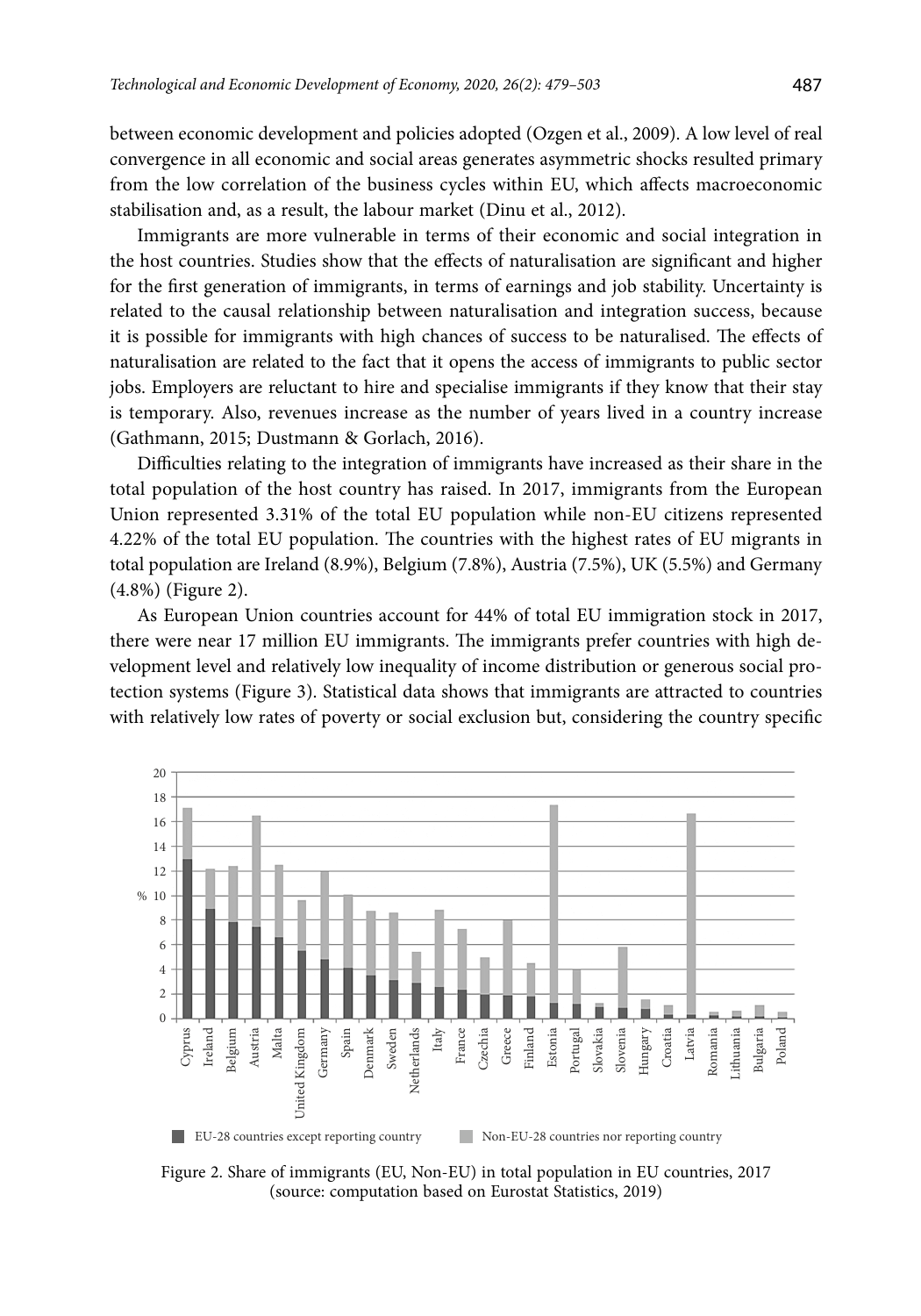

Figure 3. Immigration shares across EU countries (EU-28 except reporting country), 2017 (source: computation based on Eurostat Statistics, 2019)

policies, this is not an essential aspect of choosing the destination. Thus, countries with low rates of poverty, like Belgium or Austria (17.8% and 13.5% in 2017) account for a smaller share of the EU migrants compared to United Kingdom, Spain or Italy, countries with higher rates of poverty in the same period (21%, 23.2% and 26.2%). Poverty could be considered a reason for migration when we refer to the countries of origin of immigrants. These countries have higher rates of poverty compared not only to the receiving countries but also to other countries in the region (Romania and Bulgaria) (UN, 2011). Immigration has significant positive effects on poverty rates in the origin countries as an effect of monetary remittances (Peković, 2017), but studies show that immigration is also

an efficient solution to reduce poverty in the receiving country. This is the result of prudent migration policies adopted traditionally which imply, on the one hand, attracting immigrants with certain demographic or educational characteristics and, on the other, selective limitative restrictions of brain drain (Oberman, 2015).

States and individuals consider immigration of unskilled workers the process that affects the period of the last years. Governments are trying to attract highly skilled immigrants because they pay higher taxes, have lower risk of becoming unemployed and generate positive externalities in production. Thus, the adverse effect of immigration on income inequality and overall discrimination is reduced, as it is very low for skilled workers (Müller, 1997).

At European Union level, EU immigrants are highly educated compared to national population. Thus, in 2017, 31.2% of EU immigrants had tertiary education compared to the EU average of 28% of the total population. Even if it is not the subject of the study, we can note that the situation is different for non-EU immigrants, where the share of highly educated is lower than the EU average (Figure 4).

Governments concerned about income inequality will try to attract skilled immigrants without seeking to eliminate discrimination against workers with low skills if it expects them to return. Under these circumstances, immigration of low skilled workers is favourable to native population only if they return to their sending country. Otherwise, they gain the same rights as national population, situation in which a protectionist policy would limit the cost to the host country [\(Müller](https://www.cambridge.org/core/search?filters%5BauthorTerms%5D=Tobias M%C3%BCller&eventCode=SE-AU), 1997). Mihi-Ramirez et al. (2016) and Garcia-Rodriguez et al. (2015) consider that there exists a self selection of immigrants in highly developed countries where the greater degree of innovation and the prestige of academic institutions have a positive impact on the arrival of highly skilled immigrants.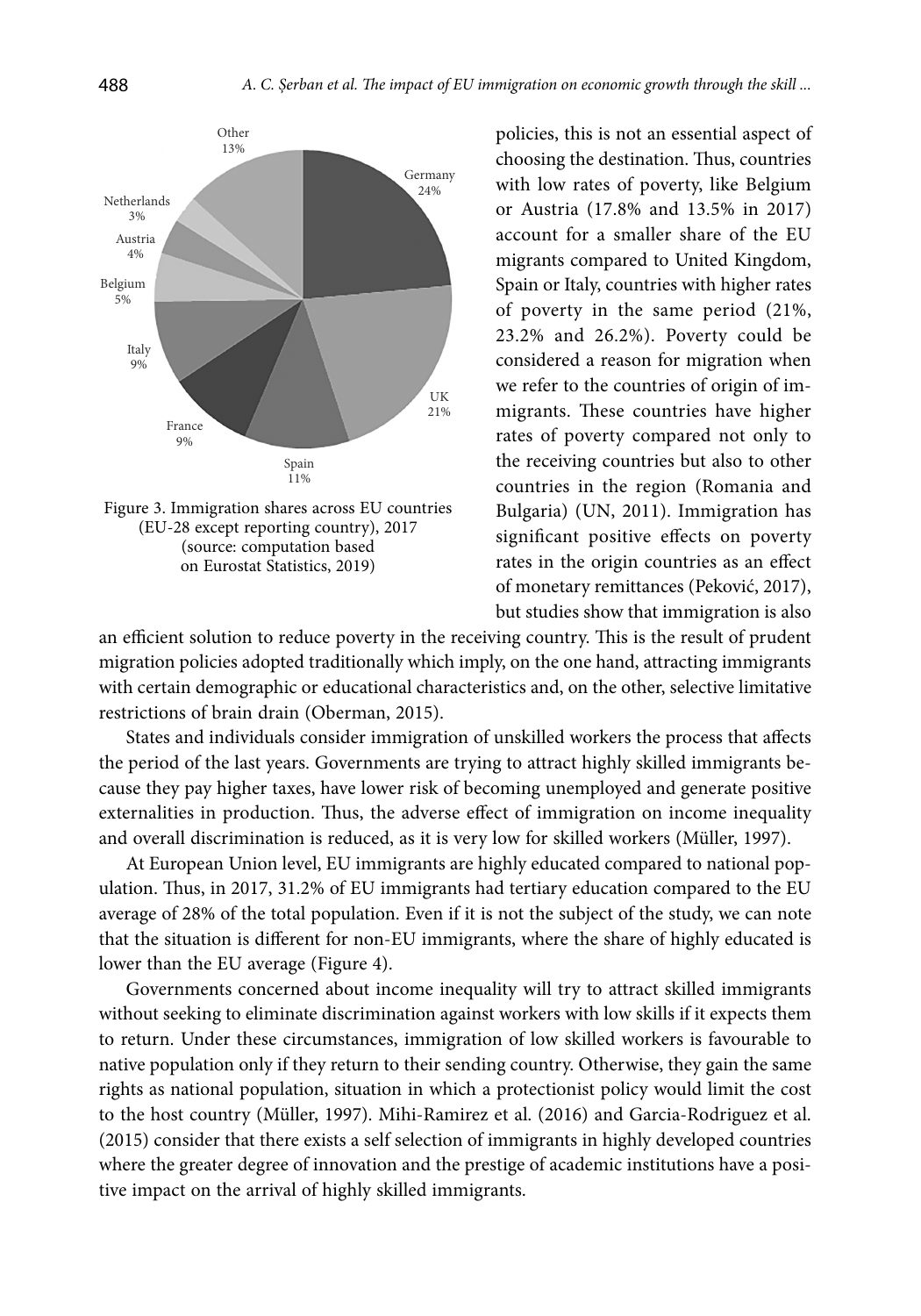

Figure 4. Population by educational attainment and citizenship, EU, 2017 (source: computation based on Eurostat Statistics, 2019)

The impact of immigration in the host country is different from country to country depending on its capacity to integrate immigrants and on many aspects such as the intensity of the phenomenon of immigration, the composition of the group, skills of migrants, their age and relationship with the labour market of the host country, the level of education, reasons for migration, the type of migration, permanent or temporary and the level of development and the host country's ability to integrate waves of immigrants.

Increasing the number of immigrants could harm national population as it can generate wage decrease due to increased labour supply. But, generally, wages are rigid to decrease, which means that the economy can be adjusted by other means, such as production structure or orientation to goods and services with higher productivity or increased trade. As labour force is larger because of immigration, companies will adapt their production to available skills and, as a result, revenue may increase. Social protection systems are burdened by large number of unemployed or inactive people and they are based on revenue collected from those who work. Although they earn low incomes, the activity and employment rates are higher for immigrants than for nationals, which means that the burden on social security systems does not increase due to immigration.

### **3. Methodology, results and discussion**

#### **3.1. Data and methods**

Statistically delimitating migrants has significant consequence, impacting both the number and explanation of the implications of migration. There is no single definition of migrants. The definitions could refer to foreign birth, foreign citizenship, movement into another country for a different period of time. Also, migrants could include or not children, even if their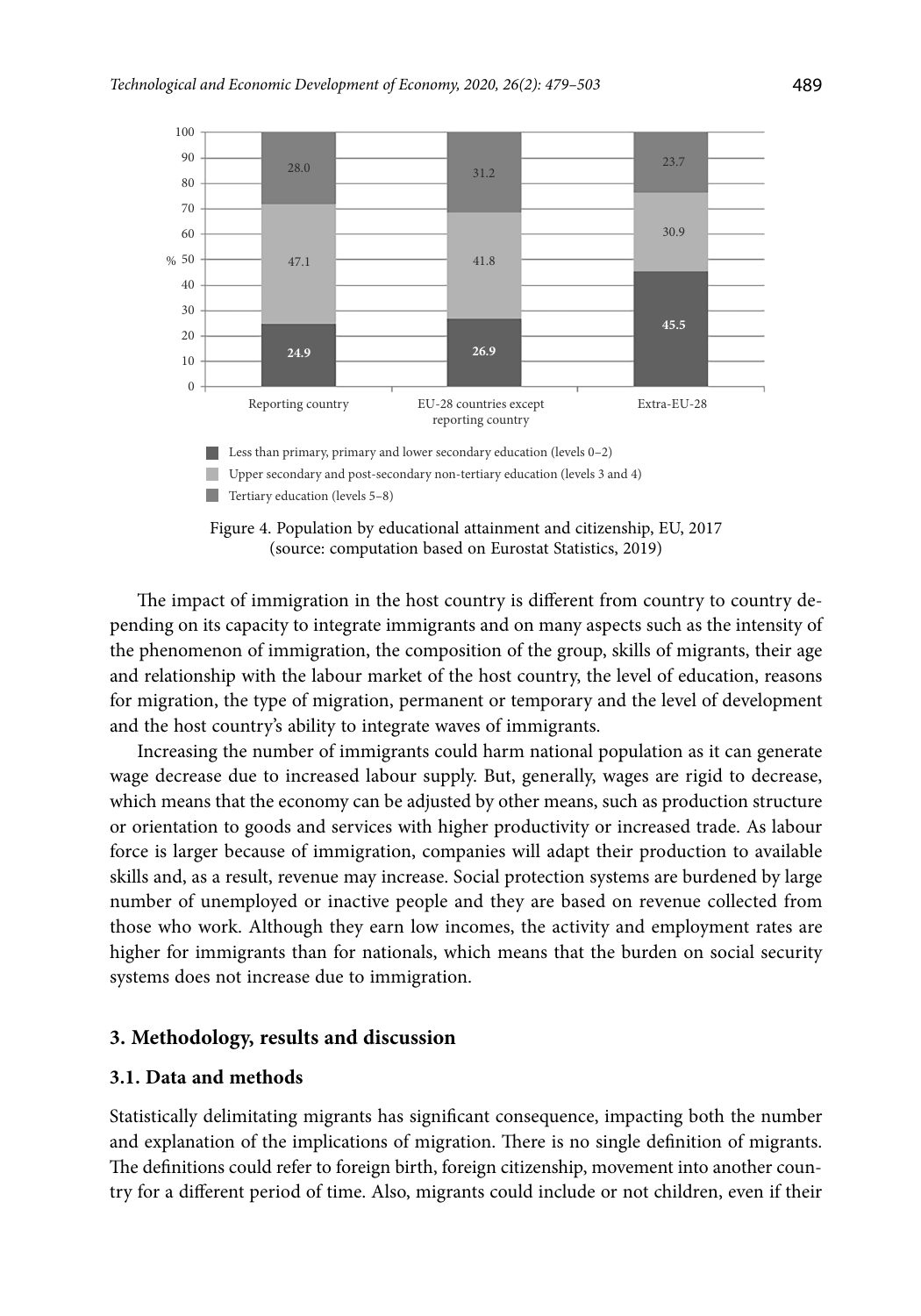parents are counted as migrants. Each of the three definitions has its limits: the first considers as migrants people who were born abroad but automatically became citizens of the country in which they now live (e.g. children born to armed forced personnel in working country), the second excludes nationals born abroad, but it also excludes people who have recently changed their country of residence and acquired the nationality of their new home country and the last poses problems of measurement (Sturge, 2018; Anderson & Blinder, 2017).

Immigration from EU countries to one of other EU countries are defined according to European Union as the action by which a person establishes his or her usual residence in the territory of a EU member states for a period that is, or is expected to be, of at least 12 months, having previously been usually resident in another EU member state (Official Journal of European Union, 2007).

We have used into our analysis the definition of migrants that refers to foreign citizenship, irrespective of the age of the people or the period they are moving from leaving country. We have analysed the impact of migrants from the EU, so we referred to people having the citizenship of one of EU countries except reporting country. The analysis refers to all European Union member states, consequently we have used a set of 28 countries, all part of European Union between 2007 and 2017, including Croatia that became member in 2013 and United Kingdom that was still a EU member in 2017. We performed the analysis from 2007 until 2017, the last year with available data for all countries.

Based on data availability, we have started from 2007 when two new countries become EU member states: Romania and Bulgaria. Unlike the other former communist countries in Central and Eastern Europe, these two countries experienced significant developmental gaps, which forced their separate accession to the community bloc comparing to the other 10 countries (which joined EU in 2004). This new EU enlargement has significantly influenced the migration flows, both in volume and structure, as result of characteristics of these new countries,

Intraregional migration flows are very dynamic in the European Union. Opening borders as a result of the access to the single market of the European Union with free movement arrangements which include the freedom of movement of people has determined, starting with 2004 and 2007, changes in the migration flows to the old and developed countries of the EU. South-Eastern European countries have been, under these circumstances, countries of emigration, primarily to European Union, emigration flows being on a growing trend after the enlargements of 2004 and 2007 (International Organization of Migration, 2017).

After enlargement, in 2008 the collapse of investment house Lehman Brothers represented, both globally and at EU level, the start of the economic and financial crisis with deep effects on migration in response to global recession. This represented an important contextual factor for our analysis. Migrants are one of the most vulnerable categories of workers, which have experienced, in this context, changes in migration flows (Fix et al., 2009). Depending on the motivation and efforts made to migrate, the impact of the crisis on migration was different for both new migrants and those who have already left the country.

Castles and Vezzoli (2009) considered that the crisis reveals the interdependence of the world economy and especially of the global labour market for all skill levels. The results consist of reducing the migration flows from origin to destination countries. An increase in the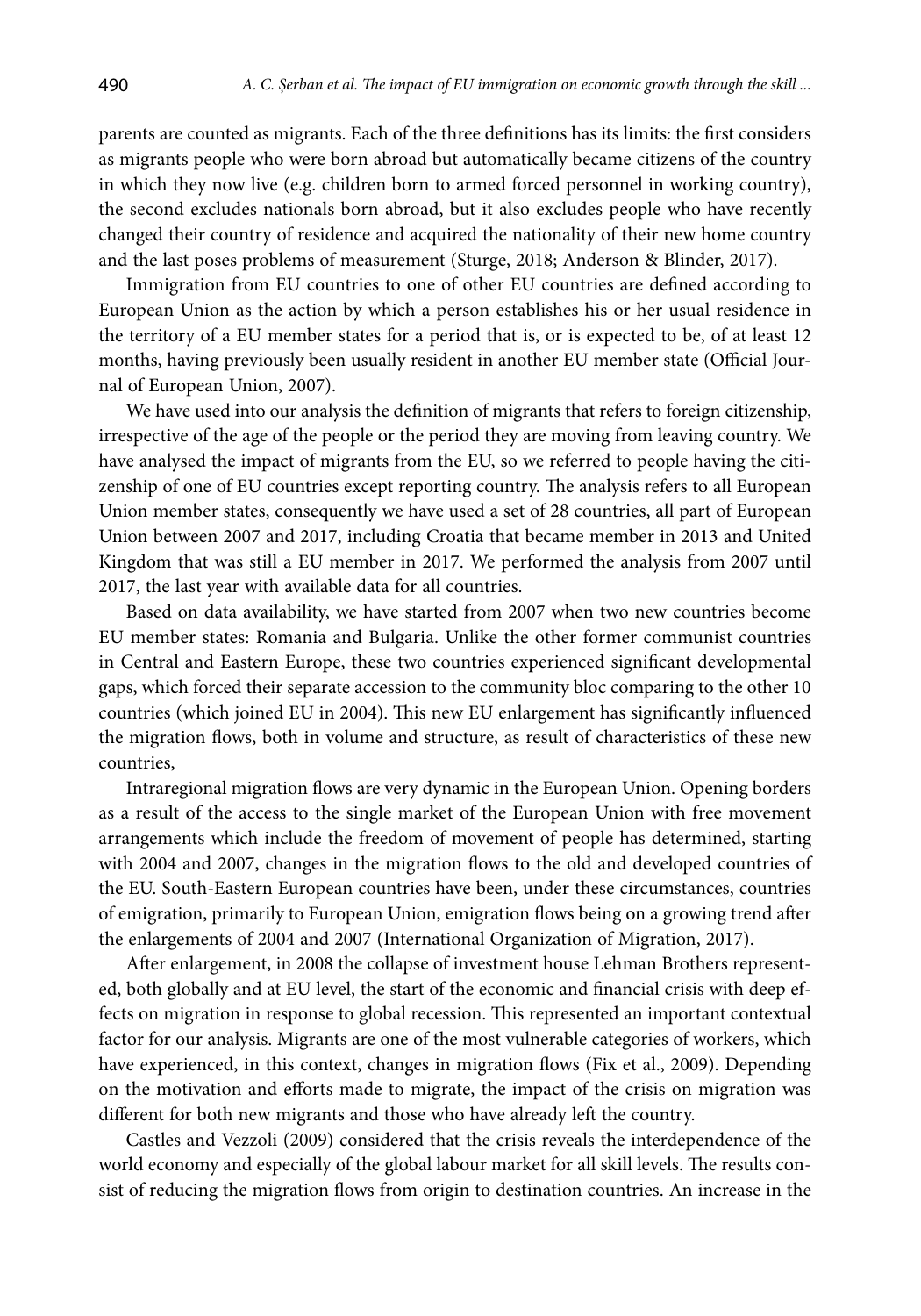propensity of migrants to return to their country of origin could be also notices as result of high unemployment rates in construction, manufacturing and services, branches with high migrant employment.

At European Union level there was a sharp increase in migration flows in 2007 followed by a decrease in 2008 and 2009 as a response to the economic crisis (Herm & Poulain, 2012). Also, the patterns of EU immigration have changed, recording an increase of emigration from countries hardly affected by the crisis (Mol & Valk, 2016). The gap in employment rates between migrants and nationals switch from negative to positive, indicating the increased vulnerability of immigrants in case of crisis. The migration flows increase again in 2012 and 2013 and started to slowdown from 2014 (European Investment Bank [EIB], 2016). The research methods used has both a qualitative and a quantitative approach. The study uses quantitative analysis using available data from official European Commission database, Eurostat, that are useful for identifying trends in immigration processes at European Union level. Quantitative data reflecting the current state of immigration was analysed in correlation with qualitative characteristics of immigrants.

We have used as main variables: real GDP per capita (chain linked volumes, 2010, euro per capita), immigration (% of population having the citizenship of one of EU countries except reporting country in total population of reporting country), skilled and unskilled immigration (percentage of skilled/unskilled immigrants over total immigration) and skilled and unskilled population (percentage of skilled/unskilled population over total population). Data were taken from Eurostat Database (GDP) and OECD (International Immigration Database) and cover the period 2007–2017.

By skill composition channel analysis we referred to skilled or unskilled as result of schooling as this separation is more accurate than the one based on occupational structure, that could be more volatile. Skilled migration consists of people having tertiary education, as defined by International Standard Classification of Education (ISCED 5–8). Identifying skilled immigrants by schooling level implies some problems related to the imperfect portability of human capital or overeducation as we discussed in the previous sections. We have estimated six dynamic panel models using the system of generalised method of moments (GMM) to deal with the risk of an endogeneity bias. The fixed-effects IV estimators may suffer from the same bias issues as the OLS estimators (see Roodman, 2006). Given this, lagged values of the explanatory endogenous variable were used as instruments. This enabled control for the endogeneity and measurement error for the lag of the endogenous variable and the other explanatory variables.

The methodology employed in order to achieve the objectives mentioned above has involved a dynamic panel data model approach using system GMM estimators. We have considered two specification tests to ensure the consistency of the system of generalised method of moments estimator. The first one is the Arellano and Bond serial correlation test, which tests the null hypothesis of no first-order serial correlation and no second-order serial correlation in the residuals. The second one is the Sargan test of overidentifying restrictions, which examines the overall validity of the instruments by comparing the moment conditions to their sample analogue.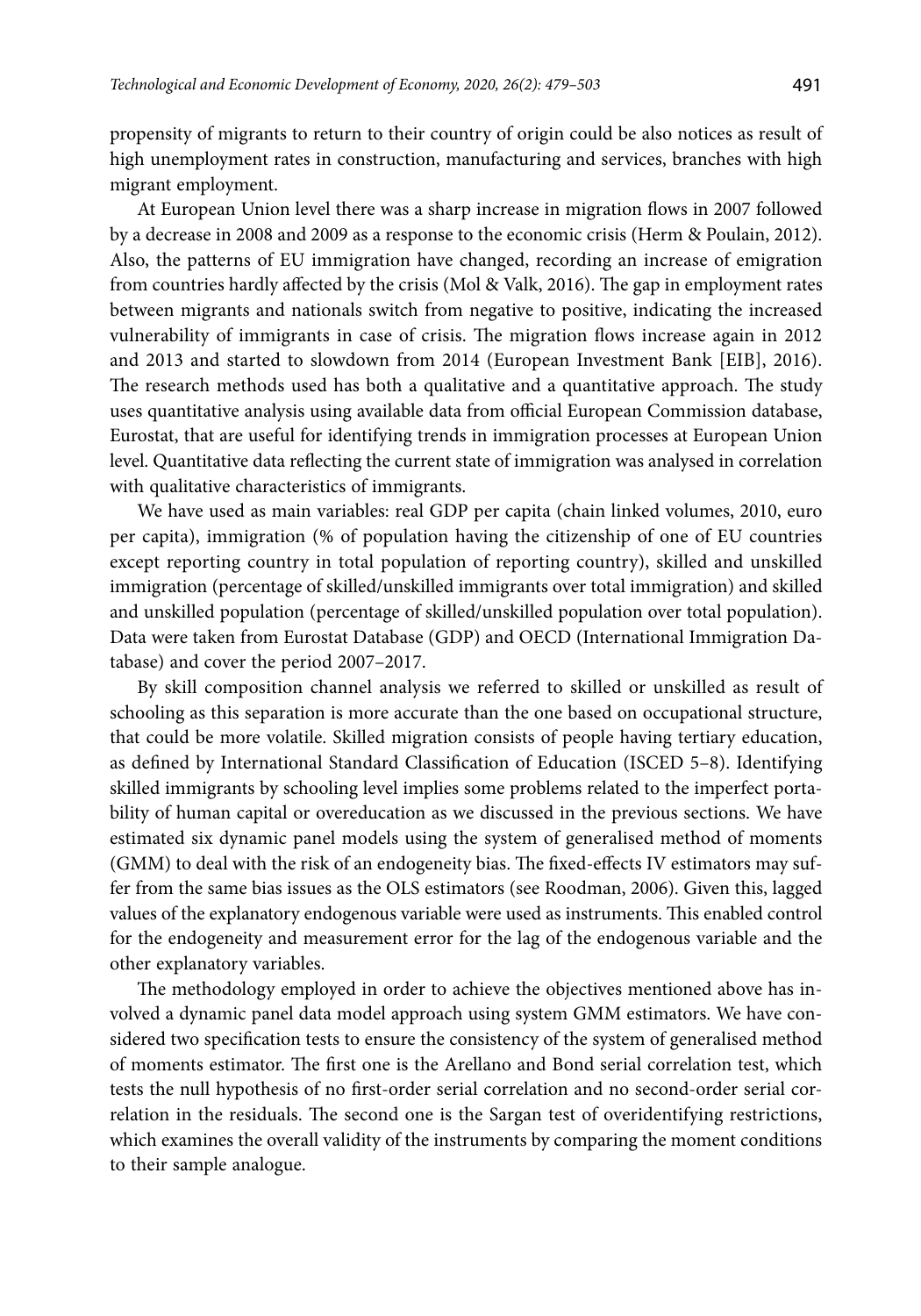The econometric specifications followed the standard approach of β-convergence. Following Sala-i-Martin (1996) we assumed a to be constant across economies and β-convergence to hold for all the economies in the panel.

$$
\ln(y_{it}) = a + (1 - \beta) \ln(y_{i, t-1}) + u_{it},\tag{1}
$$

where  $0 < \beta < 1$ , and the errors u have mean zero and finite variance.

Algebraic manipulations of Eq. (1) give us the equation form used in the estimations:

$$
\ln\left(\frac{y_{it}}{y_{i,t-1}}\right) = a - \beta \ln(y_{i,t-1}) + u_{it}.
$$
 (2)

To Eq. (2) we have added a vector of explanatory variables to capture the impact of immigration variables on growth. The explained variable in Eq. (2) was represented by real GDP per capita growth (constant prices, reference year 2010). As explanatory variables we have used: the percentage of skilled and unskilled immigrants in total immigrants (SI) and (USI) respectively, the percentage of skilled population in total population (SP) and real GDP per capita with a lag (GDPpercapitat-1). To better understand the signs of the relation between skilled and unskilled immigrants on one hand and the real GDP per capita growth on the other we have also looked more closely to the unemployment rate (Ur) as a relevant factor. The indicators cover all EU member states and come from the Eurostat database.

#### **3.2. Results and discussion**

We have estimated six dynamic panel models using the system of generalised method of moments (GMM) to investigate the impact of immigration variables on growth and unemployment<sup>1</sup>. The GMM models passed the standard diagnostic tests. The p-values (please see the last three rows in the results tables below) indicate that the models are not overidentified and that there is no evidence of first-order autocorrelation at 5% level. The sign of the coefficients is in accordance with what is predicted in the literature. The t values indicate that the majority of the coefficients are significant.

We have run a GMM model to test the impact of skilled and unskilled immigration on growth. We have also controlled for the skill level of the population of the receiving country. The results (please see the Table 1 below) indicate that the coefficients for the skilled and unskilled immigration are significant at 1% and 5% level respectively. The sign of the coefficients shows the positive impact of skilled immigration on growth. The impact of the skilled population on growth is also positive indicating the role of the endowment with skills and abilities of the labour force in fostering economic growth. If we look at the historical migration flows, considering the skill level of the migrants we see that skill migration is growing while unskilled migration remains relatively constant. This reflects the transformation of the EU economies which increasingly depend on knowledge, information and high skill labour force. The β-convergence rate estimate is positive (see the functional form of Eq. (2)) and

<sup>&</sup>lt;sup>1</sup>The models were estimated using Stata 15.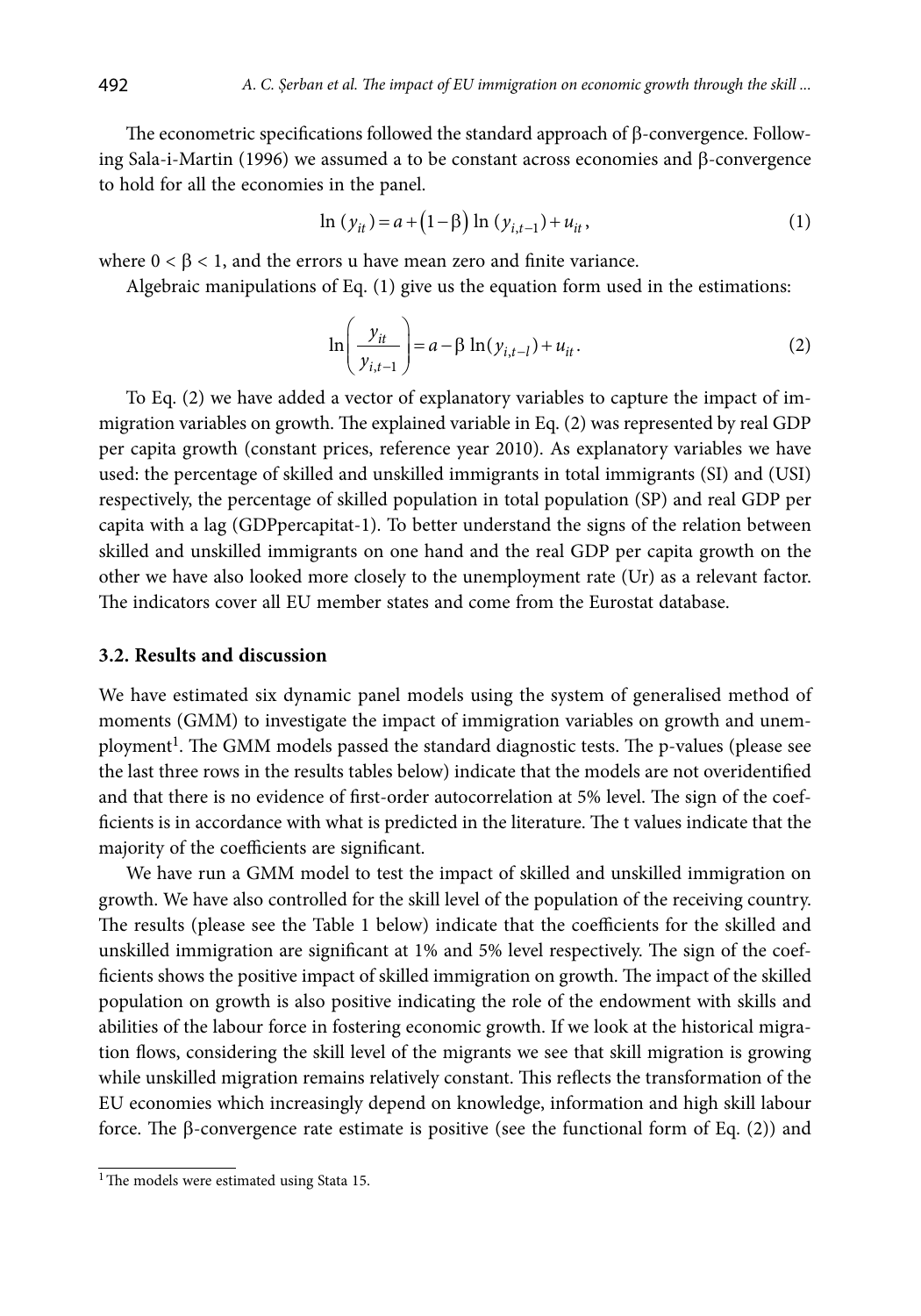| $\ln (GDP per capita_{t-1})$                   | $-0.013***$<br>$(-4.84)$ |
|------------------------------------------------|--------------------------|
| ln(SI)                                         | $0.012**$<br>(2.61)      |
| ln (USI)                                       | $-0.017***$<br>$(-3.07)$ |
| ln(SP)                                         | 0.012<br>(1.6)           |
| P-value for Arellano and Bond test for $AR(1)$ | 0.0                      |
| P-value for Arellano and Bond test for $AR(2)$ | 0.0                      |
| P-value for Sargan test                        | 0.0                      |

Table 1. Testing the impact of skilled and unskilled immigration on growth based on a dynamic panel model<sup>1</sup> Dependent variable: ln (*gGDPpercapita*) (source: author own calculation)

*Legend*: gGDPpercapita – Real GDP per capita growth; GDPpercapita – Real GDP per capita; SI – percentage of skilled immigrants; USI – percentage of unskilled immigrants; SP – percentage of skilled population.

*Notes*: <sup>1</sup>Based on a dynamic panel data model using system GMM estimators.

 $2*, **$ , \*\*\* denote significance at 10%, 5% and 1% level, t statistics in parenthesis.

<sup>3</sup> The null hypothesis of the Arellano and Bond test is the absence of residual autocorrelation.

The results of the Arellano and Bond test indicate no first-order correlation at 1% level and no secondorder correlation at 1% level.

<sup>4</sup> The overidentification of the model was tested using the Sargent test and the null hypothesis was rejected at 1% level indicating the model is not overidentified.

significant. The result in Table 1 indicates a 1.3 percent convergence rate which is consistent with the values found in the convergence literature which are around 2 percent (Barro & Sala-i-Martin, 1992; Mankiw et al., 1992; Sala-i-Martin, 1996; Armstrong & Read, 2002; Rivas & Villarroya, 2016).

Given the possible heterogeneity between the countries in the European Union we have also tested the convergence club hypothesis. We have splinted the countries in two clusters. The first cluster is represented by the EU15 countries which are more developed and attract the majority of the EU migration inflows and the second cluster represents the countries which joined the European Union after 2004. The EU15 cluster is extensively used by the Eurostat, the World Bank, OECD and other institutions to report various statistical data indicating the usefulness of using this as a criterion for splinting the countries in the sample. To further substantiate the grouping of the countries we have compared the kernel density estimates of real GDP per capita for the two groups. The distribution of the new member states displays higher average growth and are more shifted to the right compared with the EU15 countries' distribution (see Figure 5). To further check the significance of the difference between the distributions we have ran the Kolmogorov-Smirnov test. The null hypothesis of the equality of the distribution functions was rejected at the 10% level. The p-value for the combined Kolmogorov-Smirnov test was 0.07 and the D-Statistics was 0.367.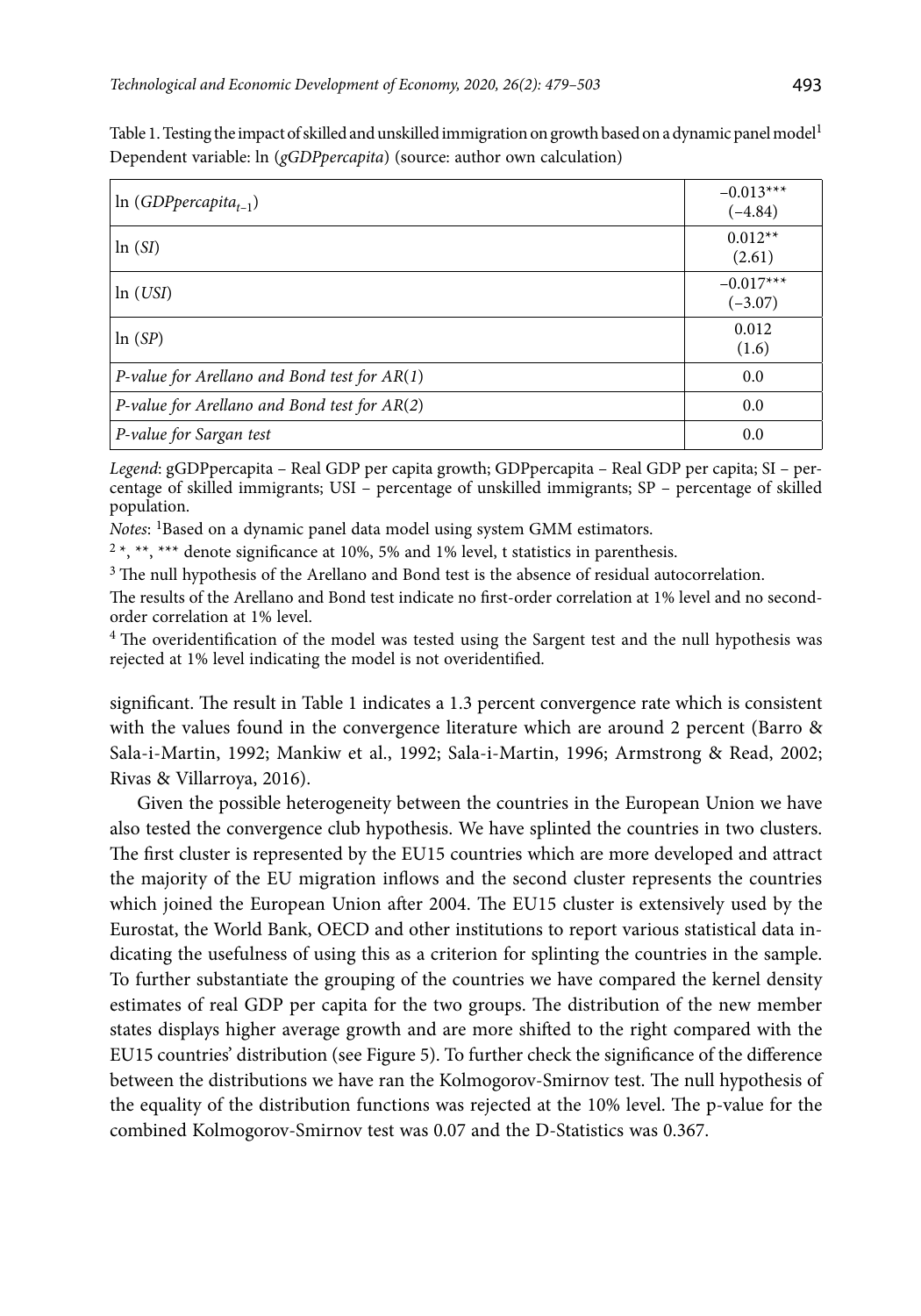

Figure 5. Comparative analysis of kernel density estimates distributions for countries in EU15 and new EU member states (source: computation based on Stata 15)

| Table 2. Testing the impact of skilled and unskilled immigration on growth based on a dynamic panel |
|-----------------------------------------------------------------------------------------------------|
| model <sup>1</sup> for EU15 and the new EU member states (source: author own calculation)           |
| Dependent variable: ln (gGDPpercapita)                                                              |

|                                                | EU15 member states      | New EU member states   |
|------------------------------------------------|-------------------------|------------------------|
| $ln (GDP per capital_{t-1})$                   | $-0.014*$<br>$(-2)$     | $-0.022*$<br>$(-1.91)$ |
| ln(SI)                                         | $0.019**$<br>(2.47)     | 0.0001<br>$(-0.03)$    |
| ln (USI)                                       | $-0.019**$<br>$(-2.22)$ | $-0.003$<br>$(-0.61)$  |
| ln(SP)                                         | 0.006<br>(0.74)         | 0.008<br>(0.8)         |
| P-value for Arellano and Bond test for $AR(1)$ | 0.0                     | 0.006                  |
| P-value for Arellano and Bond test for $AR(2)$ | 0.0                     | 0.01                   |
| P-value for Sargan test                        | 0.0                     | 0.02                   |

*Legend*: gGDPpercapita – Real GDP per capita growth; GDPpercapita – Real GDP per capita; SI – percentage of skilled immigrants; USI – percentage of unskilled immigrants; SP – percentage of skilled population.

*Notes*: <sup>1</sup>Based on a dynamic panel data model using system GMM estimators.

 $2*,$  \*\*, \*\*\* denote significance at 10%, 5% and 1% level, t statistics in parenthesis.

<sup>3</sup> The null hypothesis of the Arellano and Bond test is the absence of residual autocorrelation.

The results of the Arellano and Bond test indicate no first-order correlation at 1% level and no secondorder correlation at 1% level.

<sup>4</sup> The overidentification of the model was tested using the Sargent test and the null hypothesis was rejected at 1% level indicating the model is not overidentified.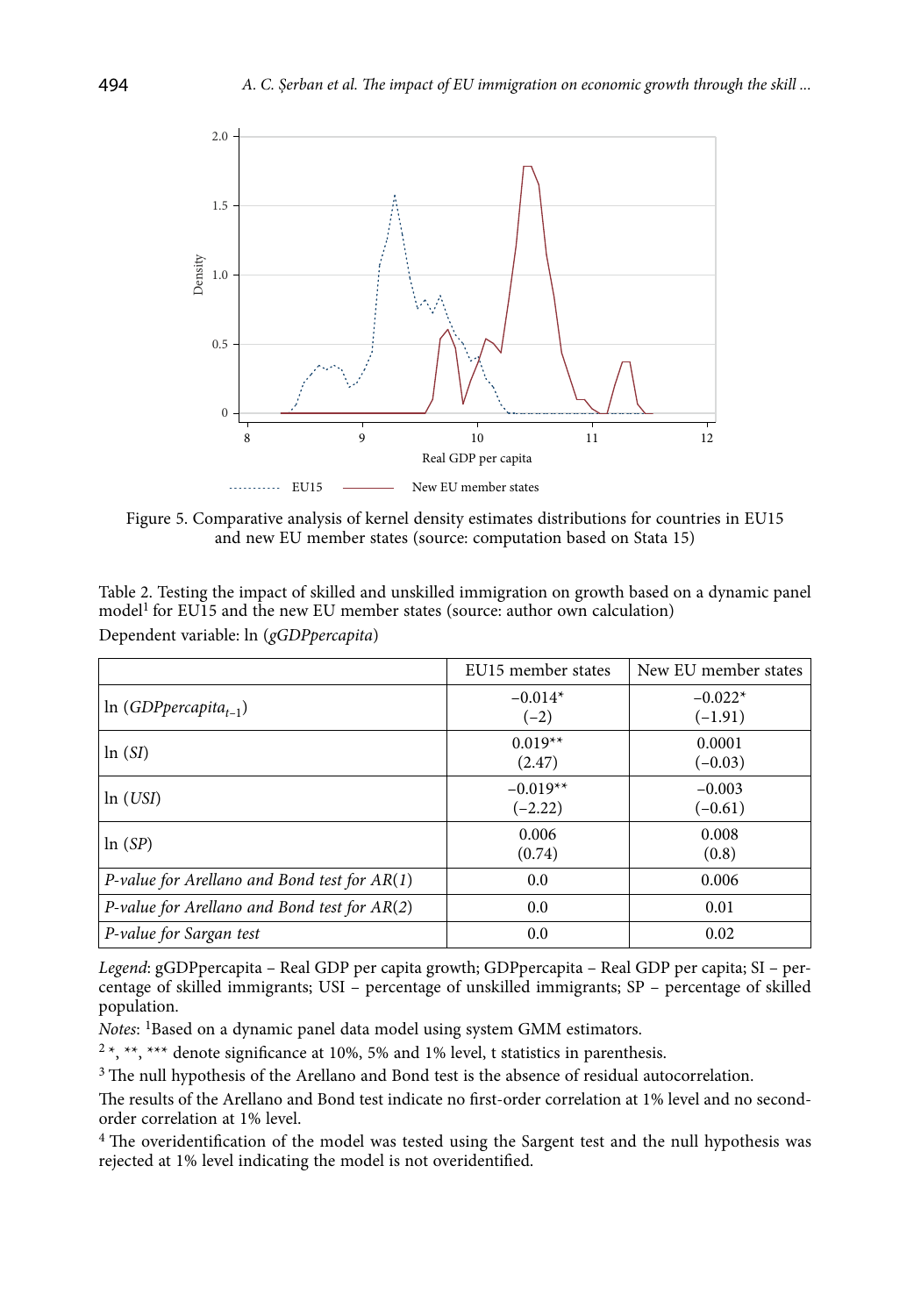The results (see Table 2) indicate that β-convergence rate is higher for the new EU member states than for the EU19 countries. This is consistent with the historical evolution of the GDP per capita growth rate for the two clusters. In the period 2007–2017, the average GDP per capita growth rate was 3.2 percent for Poland and 2.7 percent for Romania, compared with 0.97 percent in the case of Germany and 0.15 percent in the case of France. In terms of the impact of skilled and unskilled immigration on growth, the coefficients in the case of EU19 countries were statistically significant, while the coefficients for the non-EU19 countries were not. This is consistent with the main direction of the immigration flows and indicate that the EU19 countries are primarily attracting migrants and that they are the main beneficiaries of immigration.

To better understand the signs of the relationship between skilled and unskilled immigrants on one hand and the real GDP per capita growth on the other we have looked more closely at relevant factors that impact growth and which are related to the labour market. We have aim at understating the determinants of the unemployment rate. The underlining question behind the exercise was to see if immigration had a positive impact on the variables relevant for the labour market. Ideally, the sign of the relation between unemployment and immigration would be negative indicating that an increase in immigration would have a positive impact on the unemployment rate.

The results (please see Table 3) indicated that skilled immigration had a positive impact on the unemployment rate. In this vain, the negative sign of the coefficients suggests that an

| Table 3. Testing the impact of skilled and unskilled immigration on unemployment <sup>1</sup> (source: author |  |
|---------------------------------------------------------------------------------------------------------------|--|
| own calculation)                                                                                              |  |
| Dependent variable: Ur                                                                                        |  |
|                                                                                                               |  |

| $gGDP$ percapita <sub>t-1</sub>                | $-0.352***$<br>$(-3.23)$ |
|------------------------------------------------|--------------------------|
| $SI_{t-1}$                                     | $-3.99$<br>$(-1.31)$     |
| $USI_{t-1}$                                    | 2.24<br>(1.33)           |
| $SP_{t-1}$                                     | 1.79<br>(1.45)           |
| P-value for Arellano and Bond test for $AR(1)$ | 0.044                    |
| P-value for Arellano and Bond test for $AR(2)$ | 0.227                    |
| P-value for Sargan test                        | 0.0                      |

*Legend*: Ur – unemployment rate; gGDPpercapita – Real GDP per capita growth; SI – percentage of skilled immigrants; USI – percentage of unskilled immigrants; SP – percentage of skilled population. *Notes*: <sup>1</sup>Based on a dynamic panel data model using system GMM estimators.

 $2*, **$ , \*\*\* denote significance at 10%, 5% and 1% level, t statistics in parenthesis.

<sup>3</sup> The null hypothesis of the Arellano and Bond test is the absence of residual autocorrelation.

The results of the Arellano and Bond test indicate no first-order correlation at 10% level and potential second-order correlation (expected due to the lagged dependent variable).

<sup>4</sup> The overidentification of the model was tested using the Sargent test and the null hypothesis was rejected indicating the model is not overidentified.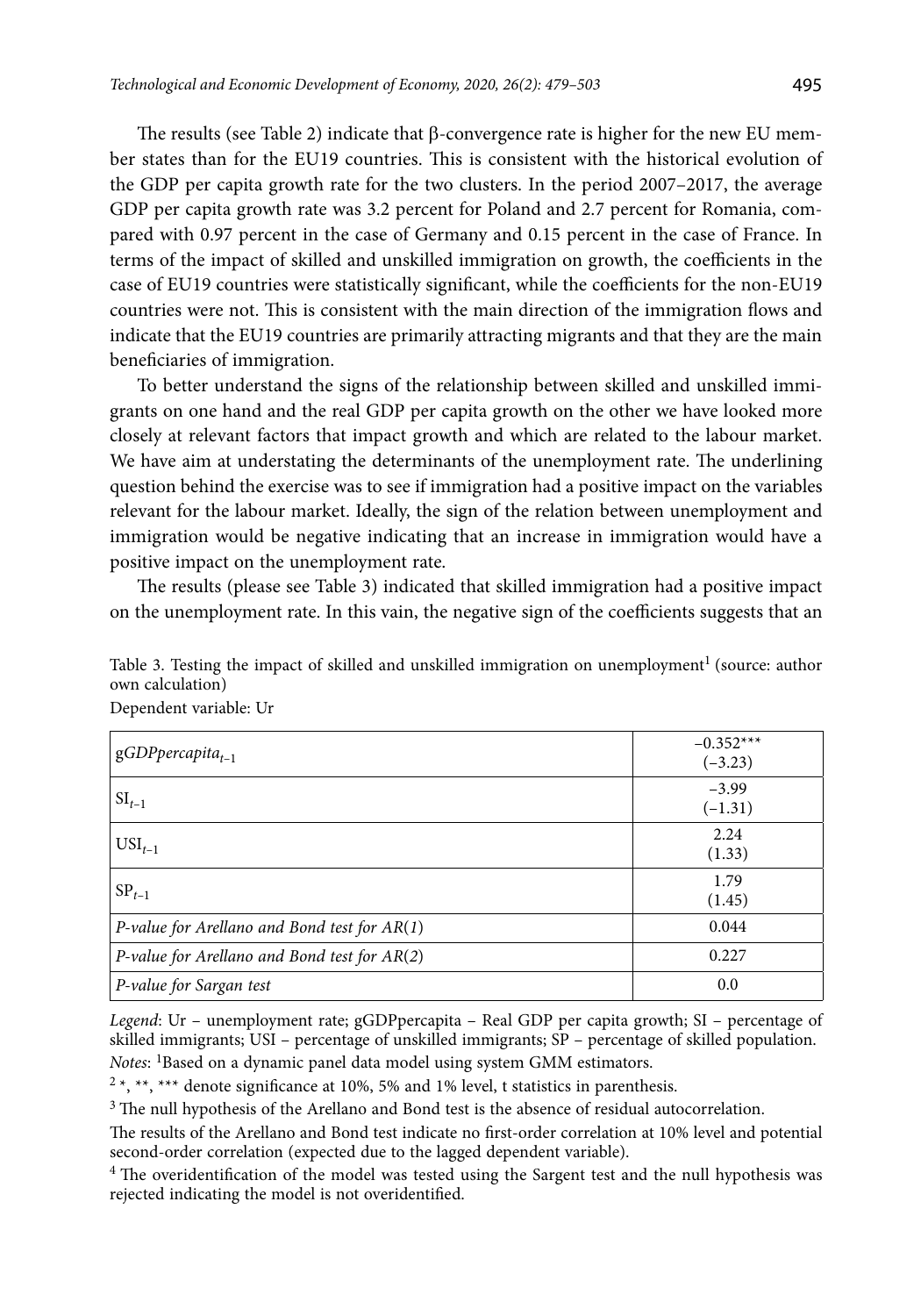increase in immigration leads to a decrease of the unemployment rate. However, the impact of unskilled immigration is negative reflecting that after the economic crisis the sectors that hired unskilled immigration experienced a strong output decrease. The relationship between the skill level of the population and unemployment is also relevant. The sign of the coefficient in the case of skilled population is positive, reflecting that the countries with a higher share of skilled workers in the EU are also the countries which registered the lowest average GDP growth in the analyzed period with an impact on unemployment. These are the economies which are closer to the technological frontier and it is harder in these cases to generate productivity gains. Given the low t values we have also considered the role of growth as an explanatory variable. The results of the model indicated the prevalent role of growth on unemployment. In our case GDP per capita captures the large array of factors that lead to an increase of the GDP per capita, as for example better institutions, more predictable fiscal and macroeconomic environment to name a few, which also positively impact the unemployment rate. The results suggest that the skill endowment alone does not have a significant impact on the unemployment rate, but a larger array of structural factors which impacts both unemployment and GDP per capita explains the decrease in the unemployment rate.

Given the possible heterogeneity between the countries in the European Union we have also tested the convergence club hypothesis in the case of the unemployment rate. The results (see Table 4) further substantiate the initial analysis (see Table 3). Economic growth had a

|                                                | EU15 member states   | New EU member states     |
|------------------------------------------------|----------------------|--------------------------|
| $gGDP$ percapita <sub>t-1</sub>                | $-0.469$<br>$(-1.7)$ | $-0.331***$<br>$(-5.53)$ |
| $SI_{t-1}$                                     | $-6.15$<br>$(-0.95)$ | $-4.34***$<br>$(-4.33)$  |
| $USI_{t-1}$                                    | $3.36*$<br>(1.92)    | 0.857<br>(0.48)          |
| $SP_{t-1}$                                     | 6.01<br>(1.16)       | $-0.089$<br>$(-0.12)$    |
| P-value for Arellano and Bond test for $AR(1)$ | 0.445                | 0.186                    |
| P-value for Arellano and Bond test for $AR(2)$ | 0.110                | 0.437                    |
| P-value for Sargan test                        | 0.0                  | 0.0                      |

Table 4. Testing the impact of skilled and unskilled immigration on growth based on a dynamic panel model<sup>1</sup> for EU15 and the new EU member states (source: Author own calculation) Dependent variable: Ur

*Legend*: Ur – unemployment rate; gGDPpercapita – Real GDP per capita growth; SI – percentage of skilled immigrants; USI – percentage of unskilled immigrants; SP – percentage of skilled population. *Notes*: <sup>1</sup>Based on a dynamic panel data model using system GMM estimators.

 $2*, **$ , \*\*\* denote significance at 10%, 5% and 1% level, t statistics in parenthesis.

 $3$  The null hypothesis of the Arellano and Bond test is the absence of residual autocorrelation.

The results of the Arellano and Bond test indicate no first-order correlation at 10% level and potential second-order correlation (expected due to the lagged dependent variable).

<sup>4</sup> The overidentification of the model was tested using the Sargent test and the null hypothesis was rejected indicating the model is not overidentified.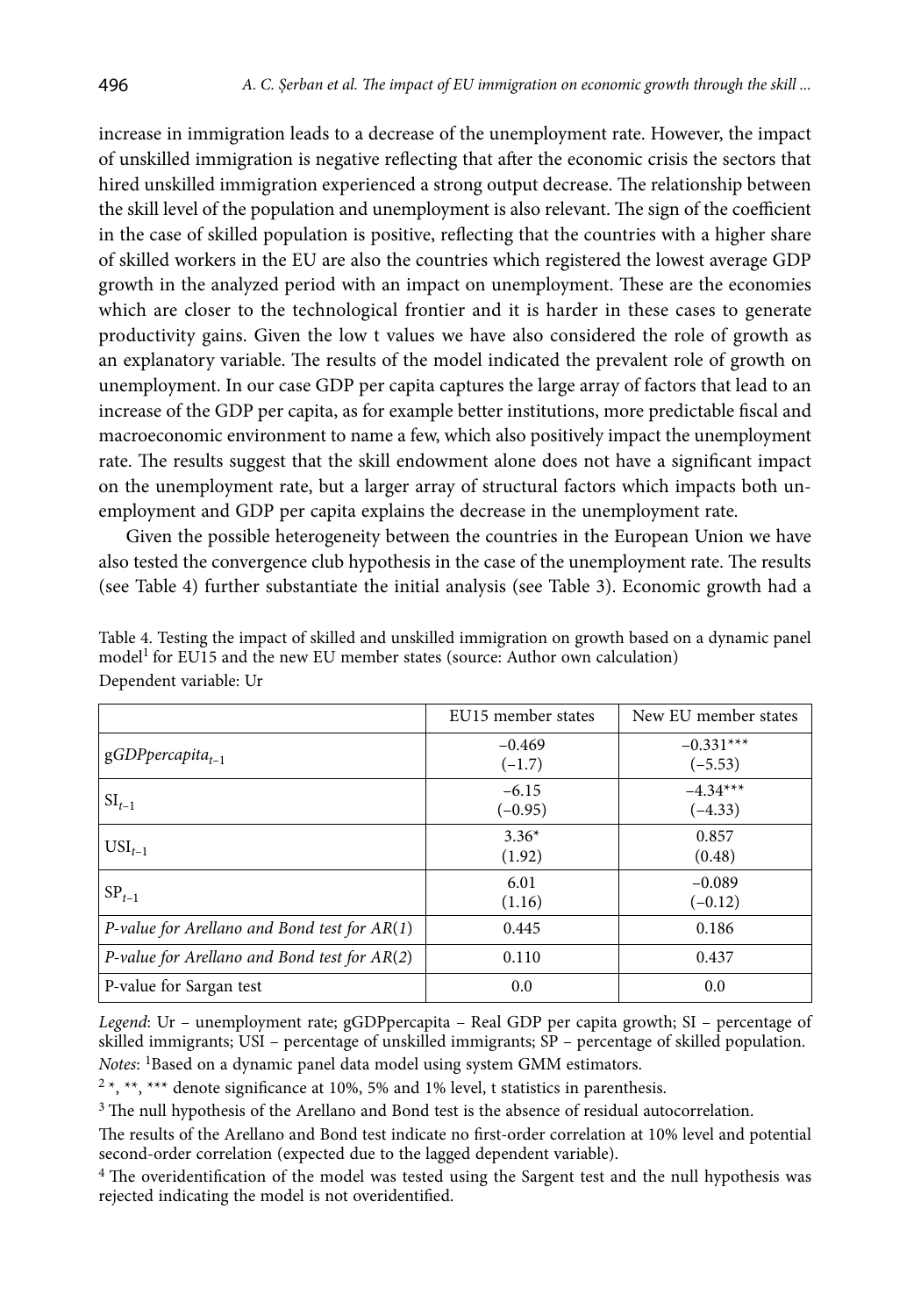positive impact reducing unemployment for both clusters EU15 and the new EU member states. However, the coefficient is representative only in the latter case. This is consistent with the historical data which indicates a much stronger relation in the case of the new EU member states characterized by decreasing unemployment in a context of strong economic growth. In the case of the EU15 countries, the low average growth which followed the economic recession coincided with stubbornly high unemployment, mainly structural in nature. The signs of the coefficients in the case of immigration remain unchanged for the two supplementary models that we have tested. The value of the coefficient in the case of unskilled immigration is higher for the EU15 cluster reflecting the historical flows of unskilled immigrants from the new EU member states to EU15 countries.

### **Conclusions**

Labour migration has supported over time the development of countries and regions. The approach to migration in the European Union varies, depending on the specific conditions in each country taking into account the integration opportunities of immigration flows.

In the European Union, immigrants are younger and have a higher level of education comparing to the national population, are more motivated, they move in order to earn more and are more productive in the receiving country compared with their country of origin (as result of knowledge, technologies, development, in general, and their desire to succeed).

The paper analysed the impact of immigration on growth and unemployment, taking into account the skill composition. We estimated six dynamic panel models using the system of generalized method of moments (GMM) to deal with the risk of an endogeneity bias of the migration variables. To control for the endogeneity bias, lagged values of the explanatory endogenous variable were used as instruments.

The results supported the role of the endowment with skills and abilities of the labour force in fostering economic growth. In this respect, we found a positive and significant impact of skilled immigration and skilled population on growth. We also found a β-convergence rate of 1.3 percent, consistent with the values found in the convergence literature which are around 2 percent.

Given the possible heterogeneity between the countries in the European Union we have also tested the convergence club hypothesis. The results indicated that the β-convergence rate is higher for the new EU member states than for the EU19 countries.

In order to better understand the relationship between skilled and unskilled immigrants on one hand and the economic growth (real GDP per capita) on the other, we also analysed the impact of immigration on relevant factors for the labour market. The results of the models showed a positive impact of skilled immigration on the unemployment rate. However, the values of the coefficients were not significant. Given the low t values we also considered the role of growth as an explanatory variable, which was captured by the real GDP per capita growth and proved to be significant. The results suggest that the skill endowment alone does not have a significant impact on the unemployment rate, but a larger array of structural factors which impacts both unemployment and GDP per capita explains the decrease in the unemployment rate.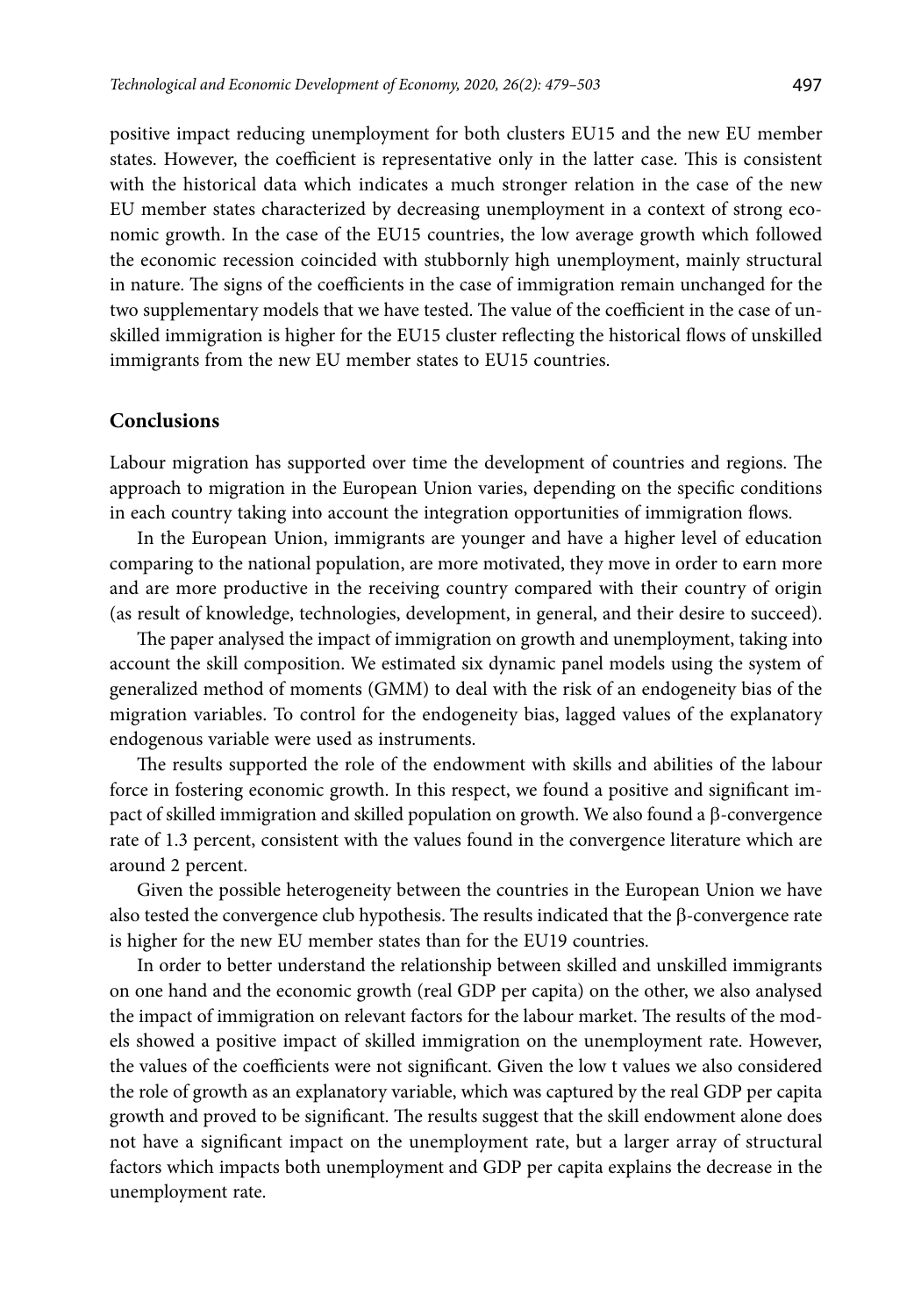Concluding, immigration should be treated with openness by all the countries in European Union, in order to transform it from a threat as is seen by anti-migrant nationalists into an opportunity, which must be properly addressed considering that modern societies are facing aging population and shortage of skilled labour.

# **Disclosure statement**

Authors do not have any competing financial, professional, or personal interests from other parties.

# **References**

- Ager, P., & Bruckner, M. (2013). Cultural diversity and economic growth: Evidence from the US during the age of mass migration. *European Economic Review*, *64*, 76–97. <https://doi.org/10.1016/j.euroecorev.2013.07.011>
- Alesina, A., Harnoss, J., & Rapoport, H. (2016). Birthplace diversity and economic prosperity. *Journal of Economic Growth*, *21*(2), 101–138. <https://doi.org/10.1007/s10887-016-9127-6>
- Algan, Y., Bisin, A., Manning, A., & Verdier, T. (2013). *Cultural integration of immigrants in Europe*. Oxford University Press. <https://doi.org/10.1093/acprof:oso/9780199660094.001.0001>
- Andersen, T., & Dalgaard, C. J. (2011). Flows of people, flows of ideas, and the inequality of nations. *Journal of Economic Growth*, *16*, 1–32. <https://doi.org/10.1007/s10887-011-9060-7>
- Anderson, B., & Blinder, S. (2017). *Who counts as a migrants? Definitions and their consequences*. Migration Observatory Briefing, COMPAS. University of Oxford, UK. January 2017. https://migrationobservatory.ox.ac.uk/wp-content/uploads/2016/04/Briefing-Who\_Counts\_Migrant.pdf
- Armstrong, H. W., & Read, R. (2002). The phantom of liberty? Economic growth and the vulnerability of small states. *Journal of International Development*, *14*(4), 435–458. <https://doi.org/10.1002/jid.886>
- Barro, R. J., & Sala-i-Martin, X. X. (1992). Convergence. *Journal of Political Economy*, *100*(2), 223–251. <https://doi.org/10.1086/261816>
- Bell, M., Charles-Edwards, E., Ueffing, P., Stillwell, J., Kupiszewski, M., & Kupiszewska, D. (2016). Internal migration and development: comparing migration intensities around the world. *Population and Development Review*, *41*(1), 33–58. <https://doi.org/10.1111/j.1728-4457.2015.00025.x>
- Bhagwati, J. (Ed.). (1982). *Import competition and response*. University of Chicago Press. <https://doi.org/10.7208/chicago/9780226045405.001.0001>
- Bilan, Y. (2012). Specificity of border labour migration. *Transformation in Business* & *Economics*, *11*(2), 82–97.
- Blossfeld, H. P., & Mayer, K. U. (1988). Labor market segmentation in the Federal Republic of Germany: An empirical study of segmentation theories from a life course perspective. *European Sociological Review*, *4*(2), 123–140. <https://doi.org/10.1093/oxfordjournals.esr.a036472>
- Bødker, S., Jacobsen, R. H., & Skaksen, J. R. (2013). *Fiscal costs and benefits of high skilled immigration to a generous welfare state* (Norface Migration Discussion Paper No. 2013-06). http://www.norface-migration.org/publ\_uploads/NDP\_06\_13.pdf
- Bodvarsson, O. B., & Van den Berg, H. (2013). Economic growth and immigration. In *The economics of immigration* (pp. 217–248). Springer. <https://doi.org/10.1007/978-1-4614-2116-0>
- Bonifazi, C., Okolzi, M., Schoorl, J., & Simon, P. (2008). *International migration in Europe. New trends and new methods of analysis*. Amsterdam University Press. <https://doi.org/10.1515/9789048501540>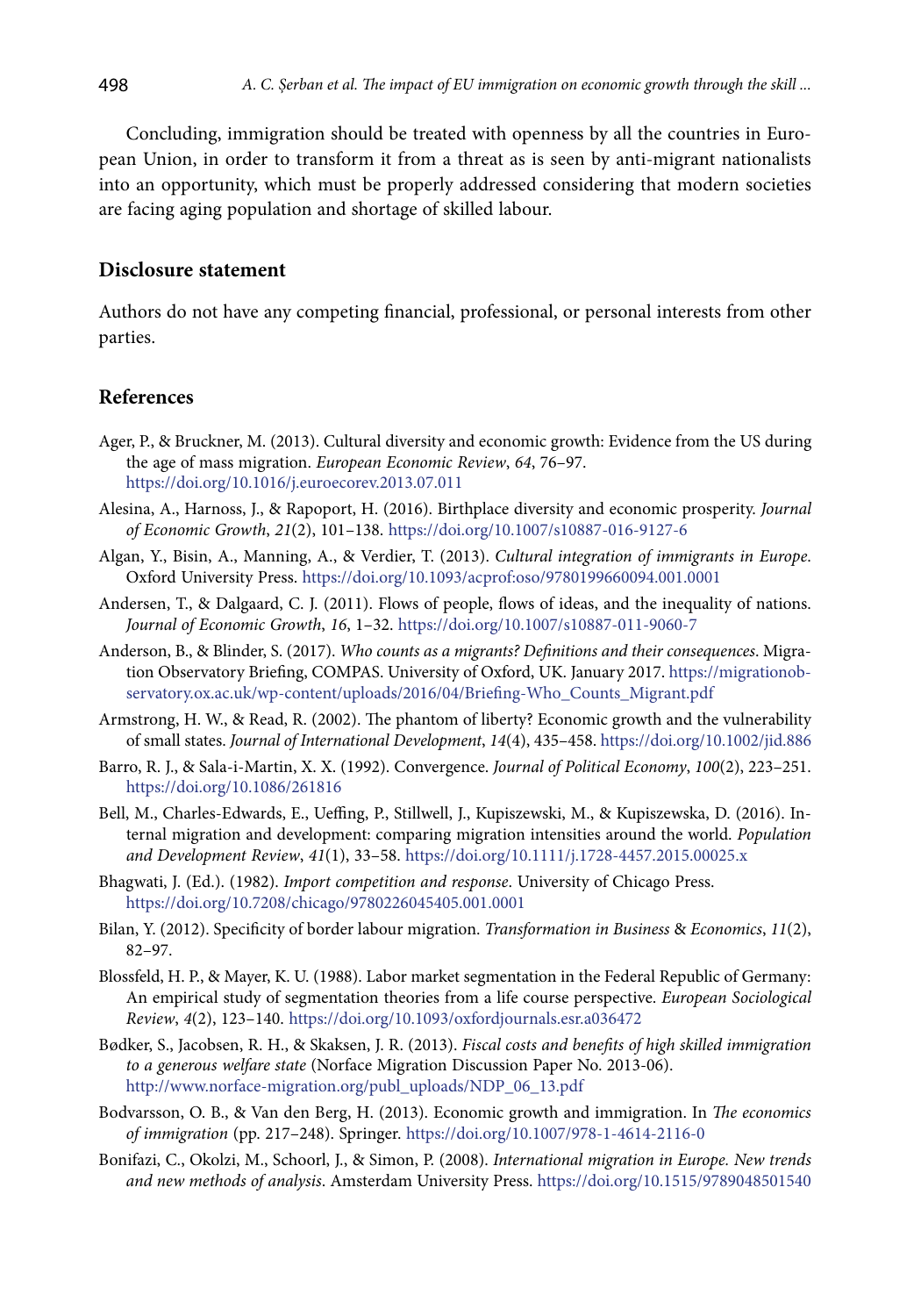- 
- Borjas, G. (1987). Self-selection and the earnings of immigrants*. American Economic Review*, *77*(4), 531–553. <https://doi.org/10.3386/w2248>
- Borjas, G. (1999a). Immigration and welfare magnets. *Journal of Labor Economics*, *17*(4), 607–637. https://doi.org/10.1086/209933
- Borjas, G. J. (1999b). The economic analysis of immigration. In O. Ashenfelter & D. Card (Eds.), *Handbook of labor economics* (pp. 1697–1760). North Holland. [https://doi.org/10.1016/S1573-4463\(99\)03009-6](https://doi.org/10.1016/S1573-4463(99)03009-6)
- Boubtane, E., Dumont, J., & Rault, C. (2014). *Immigration and economic growth in the OECD countries*, *1986–2006*. (IZA Discussion Papers No. 8681). The Institute for the Study of Labor, Bonn, Germany. <http://ftp.iza.org/dp8681.pdf>
- Bratsberg, B., Raaum, O., & Roed, K. (2014). Immigrants, labour market performance and social insurance. *Economic Journal*, *124*(580), 644–683. <https://doi.org/10.1111/ecoj.12182>
- Brunow, S., Nijkam, P., & Poot, J. (2015). The impact of international migration on economic growth in the global economy. In *Handbook of the economics of international migration* (Vol. 1, Chapter 19, pp. 1027–1075). Elsevier. <https://doi.org/10.1016/B978-0-444-53768-3.00019-9>
- Burzynski, M. (2018). Time, space, and skills in designing migration policy. *Journal of Demographic Econimics*, *84*(4), 355–417.<https://doi.org/10.1017/dem.2018.5>
- Castles, S., & Vezzoli, S. (2009). The global economic crisis and migration: temporary interruption or structural changes? *Paradigmes*, 2, June 2009.
- Centre for Economic Performance London School of Economics. (2016, June). *Brexit 2016. Policy analysis from the Center of Economic Performance*. http://cep.lse.ac.uk/pubs/download/brexit08\_book.pdf
- Chiswick, B. R. (2000). Are immigrants favorably self-selected? An economic analysis. In C. D. Brettell & J. F. Hollifield (Eds.), *Migration theory: Talking across the disciplines* (pp. 56–72). Routledge Press.
- Chiswick, B. R., & Hatton, T. (2003). International migration and the integration of labor markets. In M. D. Bordo, A. M. Taylor, & J. G. Williamson, *Globalization in historical perspective*. University of Chicago Press. <https://doi.org/10.7208/chicago/9780226065991.003.0003>
- Constant, A. (2014). *Do migrants take the jobs of natives workers*? IZA World of Labor. <https://doi.org/10.15185/izawol.10>
- Coulter, S. (2018). Skillformation, immigration and European intergration: The politics of the UK growth model. *New Political Economy*, *23*(2), 208–222. https://doi.org/10.1080/13563467.2017.1370446
- Cuadros, A., Martin-Montaner, J., & Paniagua, J. (2019). Migration and FDI: The role of job skills. *International Review of Economics* & *Finance*, *59*, 318–332*.* <https://doi.org/10.1016/j.iref.2018.09.007>
- Dinu, M., Marinas, M. C., Socol, C., & Socol, A. (2012). [Clusterization, persistence, dependency and](https://ideas.repec.org/a/rjr/romjef/vy2012i2p5-23.html) [volatility of business cycles in an enlarged euro area.](https://ideas.repec.org/a/rjr/romjef/vy2012i2p5-23.html) *Romanian Journal of Economic Forecating*, *15*(2), 5–23. <http://www.ipe.ro/rjef.htm>
- Dinu, V., Grosu, R. M., & Săseanu, A. S. (2015). Romanian immigrant entrepreneurship: Utopia or reality? An overview of entrepreneurial manifestations of Romanian immigrants in Andalusia, Spain. *Transformations in Business* & *Economics Journal*, *14*(1), 48–64.
- Dobson, J. R., & Sennikova, I. (2007). From fundamental freedom to political and economic 'hot potato' in 50 years: Labour mobility and migration within the EU. *Journal of Business Economics and Management*, *8*(2), 123–136. <https://doi.org/10.3846/16111699.2007.9636160>
- Doeringer, P. B., & Piore, M. (1971). *Internal labor markets and manpower analysis*. Lexington Books.
- Dolado, J., Goria, A., & Ichino, A. (1994). Immigration, human capital and growth in the host country: Evidence from pooled country data. *Journal of Population Economics*, *7*, 193–215. <https://doi.org/10.1007/BF00173619>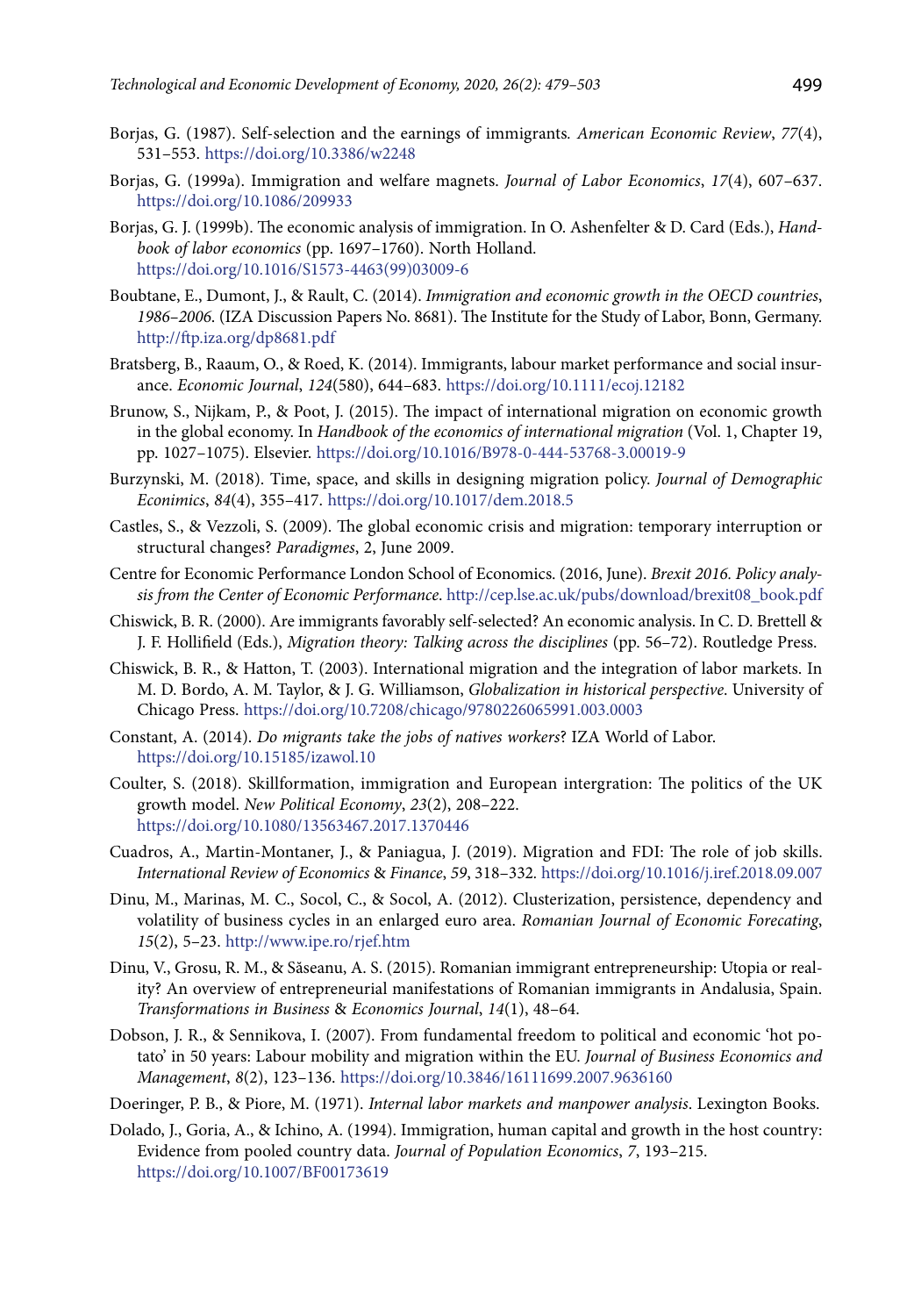- Dustmann, C., & Gorlach, J. S. (2016). Estimating immigrant earnings profiles when migrations are temporary. *Labour Economics*, *41*, 1–8. <https://doi.org/10.1016/j.labeco.2016.05.023>
- Dustmann, C., & Frattini, T. (2013). *Immigration: The European experience* (IZA Discussion Papers No. 6261). The Institute for the Study of Labor, Bonn, Germany. http://ftp.iza.org/dp6261.pdf
- Dustmann, C., Glitz, A., & Frattini, T. (2008). *The labour market impact of immigration* (Discussion Paper Series, CDP No. 11/08). Centre for Research and Analysis of Migration, London, UK. <https://doi.org/10.1093/oxrep/grn024>
- European Commission. (2017). *COMM. 10 trends shaping migration*. European Commission. European Political Strategy Center, Bruxelles.
- European Investment Bank. (2016). *Migration in the EU. Challenges*, *opportunities and the role of EIB*. Luxembourg. [https://www.eib.org/attachments/migration\\_and\\_the\\_eu\\_en.pdf](https://www.eib.org/attachments/migration_and_the_eu_en.pdf)
- European Movement International. (2016a). *Free Movement and Schengen. A No Borders Europe*. http:// europeanmovement.eu/wp-content/uploads/2016/06/EMI\_16\_PolicyPosition\_17\_VIEW\_Schengen\_FINAL.pdf
- European Movement International. (2016b). *Migration and the refugees crisis. A European response*. http://europeanmovement.eu/wp-content/uploads/2016/04/EMI\_16\_PolicyPosition\_MIGRA-TION\_VIEW\_FINAL.pdf
- Etzo, I. (2008). *Internal migration: A review of the literature* (MPRA Paper No. 8783).
- Eurostat Statistics. (2017). *Migration and citizenship data*. http://ec.europa.eu/eurostat/web/populationdemography-migration-projections/migration-and-citizenship-data
- Fassio, C., Montobbio, F., & Venturini, A. (2019). Skilled migration and innovation in European industries. *Research Policy*, *48*(3), 706–718. <https://doi.org/10.1016/j.respol.2018.11.002>
- Favell, A. (2008). The new face of East–West migration in Europe. *Journal of Ethnic and Migration Studies*, *34*(5), 701–716.<https://doi.org/10.1080/13691830802105947>
- Felbermayr, G., Hiller, S., & Sala, D. (2010). Does immigration boost per capita income? *Economics Letters*, *107*, 177–179. <https://doi.org/10.1016/j.econlet.2010.01.017>
- Fix, M., Papademetriou, D. G., Batalova, J., Terrazas, A., Lin, S. Y., & Mittelstadt, M. (2009). *Migration and the Great Recession*. Migration Policy Institute, Washington, DC.
- Fratesi, U., & Riggi, R. M. (2007). Does migration reduce regional disparities? The role of skill‐selective flows. *Review of Urban and Regional Development Studies*, *19*(1), 78–102. <https://doi.org/10.1111/j.1467-940X.2007.00125.x>
- Friedberg, R. M. (2000). You can't take it with you? Immigrant assimilation and the portability of human capital. *Journal of Labor Economics*, *18*(2), 221–251. <https://doi.org/10.1086/209957>
- Fuest, C., & Thum, M. (1999). *Welfare effects of immigrațion in a dual labor market* (CESifo Working Paper No. 2015). Munich, Germany. https://www.cesifo-group.de/pls/guestci/download/F4490/ MT\_UNION2.PDF
- Garcia-Rodriguez, Y., Mihi-Ramirez, A., & Navarro-Pobsdorf, M. (2015). Highly-skilled migration, migrant networks and the prestige of academic institutions. *Inzinerine Ekonomika-Engineering Economics*, *26*(5), 500–506. <https://doi.org/10.5755/j01.ee.26.5.12463>
- Gathmann, C. (2015). *Naturalization and citizenship: Who benefits*? IZA World of Labor. <https://doi.org/10.15185/izawol.125>
- Green, C., Kler, P., & Leeves, G. (2007). Immigrant overeducation: Evidence from recent arrivals to Australia. *Economics of Education Review*, *26*(4), 420–432. <https://doi.org/10.1016/j.econedurev.2006.02.005>
- Grossmann, V. (2016). *How immigration affects investment and productivity in host and home countries*. IZA World of Labor.<https://doi.org/10.15185/izawol.292>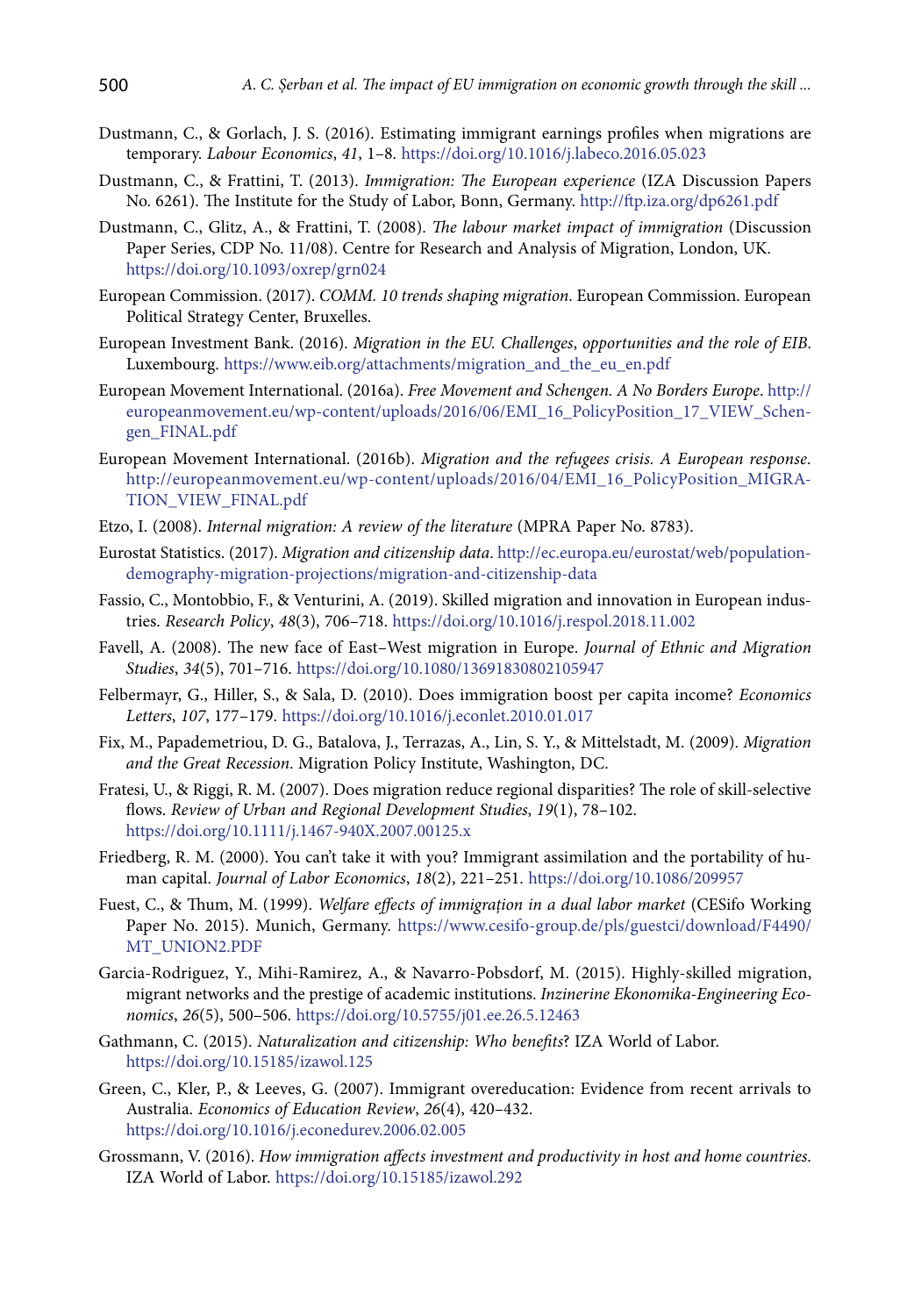- Herm A., & Poulain, M. (2012). Economic crisis and International Migration. What the EU data reveals? *Revue Europeenne des Migrations Internationales*, *28*(4), 145–169. <https://doi.org/10.4000/remi.6171>
- International Organization of Migration. (2017). *World Migration Report 2018*. Geneva. https://www. iom.int/sites/default/files/country/docs/china/r5\_world\_migration\_report\_2018\_en.pdf
- Josifidis, K., Supic, N., Pucar, E. B., & Srdic, S. (2014). Labour migration flows: EU8+2 vs EU-15. *Journal of Business Economics and Management*, *15*(1), 41–55. <https://doi.org/10.3846/16111699.2013.841283>
- Kahanec, M., & Kurekova, L. (2014). *Did post-enlargement labor mobility help the EU to adjust during the great recession? The case of Slovakia* (Discussion Paper No. 8249). The Institute for the Study of Labor. http://ftp.iza.org/dp8249.pdf
- Kalaitzidakis, P., Mamuneas, T. P., Savvides, A., & Stengos, T. (2001). Measures of human capital and nonlinearities in economic growth. *Journal of Economic Growth*, *6*(3), 229–254. <https://doi.org/10.1023/A:1011347816503>
- Kanbur, R., & Rapoport, H. (2005). Migration selectivity and the evolution of spatial inequality. *Journal of Economic Geography*, *5*(1), 43–57. <https://doi.org/10.1093/jnlecg/lbh053>
- Kemnitz, A. (2003). *Unemployment*, *technology and the welfare effects of immigration* (Discussion papers). https://ub-madoc.bib.uni-mannheim.de/1000/1/611.pdf
- Kumpikaite, V., & Zickute, I. (2012). Synergy of migration theories: Theoretical insights. *Inzinerine Ekonomika-Engineering Economics*, *23*(4), 387–397. <https://doi.org/10.5755/j01.ee.23.4.1240>
- Lofstrom, M. (2014). *Immigrants and entreprenuership*. IZA World of Labor.
- Lu, H., Yue, A. L., Chen, H., & Long, R. Y. (2018). Could smog pollution lead to the migration of local skilled worked? Evidence from the Jing-Jin-Ji region in China. *Resources Conservation and Recycling*, *130*, 177–187. <https://doi.org/10.1016/j.resconrec.2017.11.024>
- Mandelman, F. S., & Zlate, A. (2017). The socio-economic impact of migration flows: Effects on trade, remittances, output, and the labour market. *International Finance*, *20*(1), 100–112. <https://doi.org/10.1111/infi.12105>
- Mankiw, N. G., Romer, D. H., & Weil, D. N. (1992). A Contribution to the empirics of economic growth. *Quarterly Journal of Economics*, *107*(2), 407–437.<https://doi.org/10.2307/2118477>
- Markaki, Y., & Longhi, S. (2012). *What determines attitudes to immigration in European countries? An Analysis at the regional level* (Norface Migration Discussion Paper No. 2121–32).
- McCann, P. (2001). *Urban and regional economics*. Oxford Publishing.
- Mihi-Ramirez, A., Garcia-Rodriguez, Y., & Cuenca, E. (2016). Innovation and international high skilled migration. *Inzinerine Ekonomika-Engineering Economics*, *27*(4), 452–461. <https://doi.org/10.5755/j01.ee.27.4.14396>
- Mihi-Ramirez, A., Kumpikaite-Valiuniene, V., & Cuenca-Garcia, E. (2017). An inclusive analysis of determinants of international migration. The case of European rich and poor countries. *Technological and Economic Development of Economy*, *23*(4), 608–626. <https://doi.org/10.3846/20294913.2017.1306726>
- Mol, C., & Valk, H. (2016). Migration and immigrants in Europe: A historical and demographic perspective. In B. Garces-Mascarenas & R. Penninx (Eds.), *Integration processes and policies in Europe*. Springer International Publishing.
- Müller, T. (1997). *Migration*, *dual labour markets and social welfare in a small open economy*. Cahier 97–13 du Centre de Recherche en Economie et Finance Appliquees CREFA (pp. 34–68). In R. Faini, J. de Melo, & K. F. Zimmermann (Eds.), *Migration: The controversies and the evidence*. Cambridge University Press. http://archive-ouverte.unige.ch/unige:35477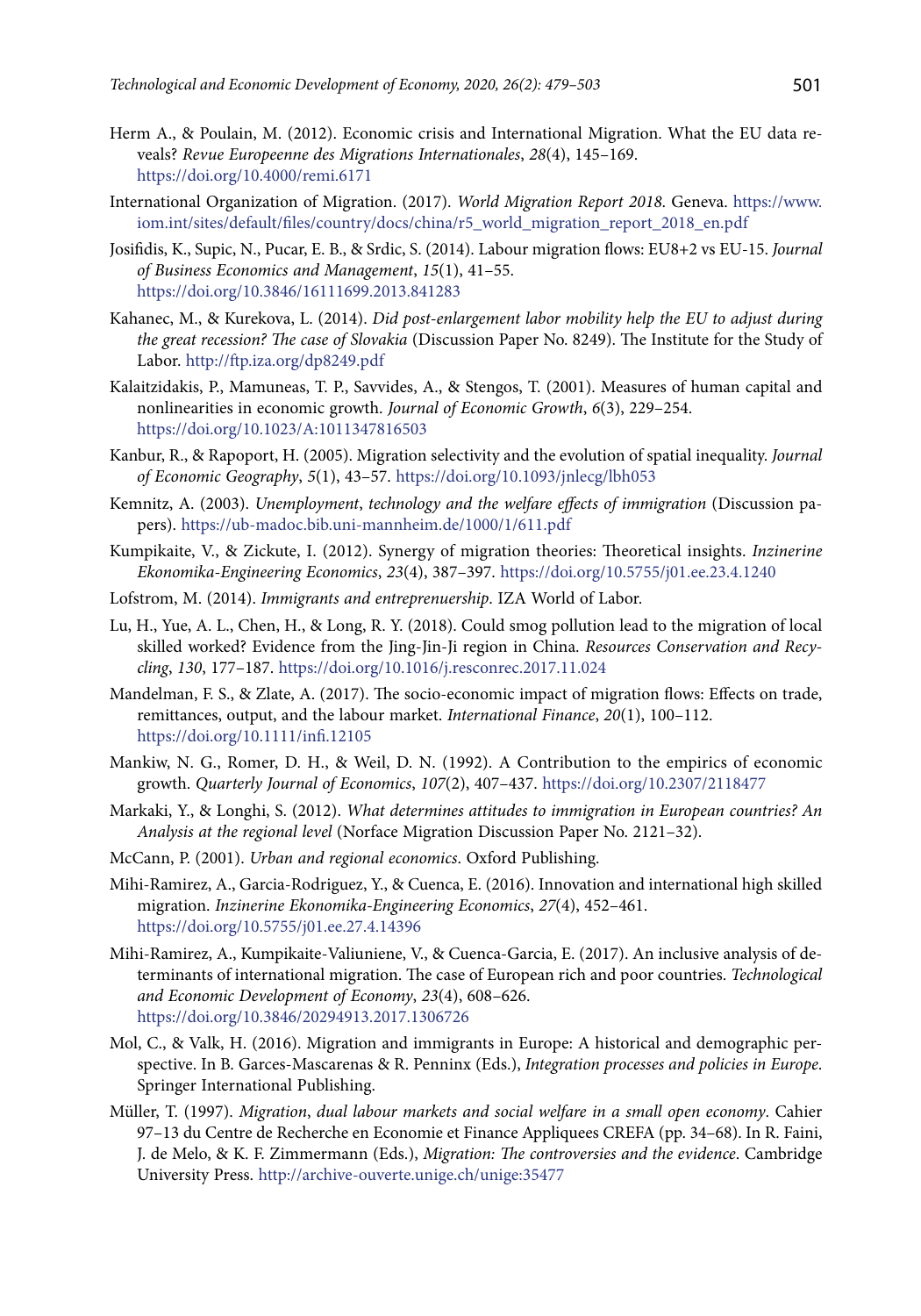- Naumann, E., Stoetzer, L. F., & Pietrantuono, G. (2018). Attitude towards highly skilled and low-skilled immigration in Europe: A survery experiment in 15 European countries. *European Journal of Political Research*, *57*(4), 1009–1030. https://doi.org/10.1111/1475-6765.12264
- Newbold, K. B. (2019). Short-term relocation versus long-term migration: Implications for economic growth and human capital change. *Population Space and Place*, *25*(4), e2211. <https://doi.org/10.1002/psp.2211>
- Nijkamp, P., & Poot, J. (1998). Spatial perspectives on new theories of economic growth. *Annals of Regional Science*, *32*(1), 7–37. <https://doi.org/10.1007/s001680050061>
- Oberman, K. (2015). Poverty and immigration policy. *American Political Science Review*, *109*(2), 239– 251. <https://doi.org/10.1017/S0003055415000106>
- Official Journal of European Union. (2007). *Regulation* (*EC*) *No 862*/*2007 of the European Parliament and The Council of 11 July 2007 on Community statistics on migration and international protection and repealing Council Regulation* (*EEC*) *No 311*/*76 on the compilation of statistics on foreign workers*. https://eur-lex.europa.eu/legal-content/EN/TXT/HTML/?uri=CELEX:32007R0862&qid=1448 964364407&from=EN
- Ogawa, H., & Tsubuku, M. (2017). Impact of capital market integration on skilled-unskilled labour choice. *Journal of Economic Integration*, *32*(1), 90–111. <https://doi.org/10.11130/jei.2017.32.1.90>
- Orefice, G. (2010). Skilled migration and economic performances: Evidence from OECD countries. *Swiss Journal of Economics and Statistic*, *146*, 781. <https://doi.org/10.1007/BF03399337>
- Ozgen, C., Nijkamp, P., & Poot, J. (2009). *The effect of migration on income growth and convergence: meta-analytic evidence*. (IZA Discussion Paper No. 4522). Institute for the Study of Labor. <http://ftp.iza.org/dp4522.pdf>
- Peković, D. (2017). The effects of remittances on poverty alleviation in transition countries. *Journal of International Studies*, *10*(4), 37–46. <https://doi.org/10.14254/2071-8330.2017/10-4/2>
- Peri, G. (2014). *Do immigrants workers depress the wages of native workers*? (pp. 1–42). IZA World of Labor.<https://doi.org/10.15185/izawol.42>
- Piore, J. (1979). *Birds of passage: Migrant labor and industrial societies*. Cambridge University Press. <https://doi.org/10.1017/CBO9780511572210>
- Popescu, C. R., Popescu, G. N., & Popescu, A.V. (2017). International migration, attempting to create a better world – A case study on Romania's situation (pp. 93–104). In *Proceedings of the 29th International Business Information Management Association* (*IBIMA*), Vienna, Austria.
- Preston, I. (2013). *The effect of immigration on public finances. Centre for research and analysis of migration CReAM* (Discussion Paper Series CDP No. 23/13). http://cream-migration.org/publ\_uploads/ CDP\_23\_13.pdf
- Rappaport, J. (2005). How does labor mobility affect income convergence? *Journal of Economic Dynamics* & *Control*, *29*(3), 567–581. <https://doi.org/10.1016/j.jedc.2004.03.003>
- Rica, S., Glitz, A., & Ortega, F. (2013). *Immigration in Europe: Trends*, *policies and empirical evidence* (IZA Discussion Paper No. 7778). The Institute for the Study of Labor, Bonn, Germany.
- Rivas, M. D. G., & Villarroya, I. S. (2016). *Testing the convergence hypothesis for OECD countries: A reappraisal* (Economics Discussion Papers, No. 2016-45). Kiel Institute for the World Economy. http://www.economics-ejournal.org/economics/discussionpapers/2016-45
- Roman, M., & Voicu, C. (2010). Some socio-economic effects of labor migration on sending countries. Evidence from Romania. *Theoretical and Applied Economics*, *17*(7(548)), 61–76. http://store.ectap.ro/articole/484.pdf
- Roodman, D. (2006) *How to do xtabond2: An introduction to 'Difference' and 'System' GMM in Stata* (Working Paper No. 103). Center for Global Development. <https://doi.org/10.2139/ssrn.982943>